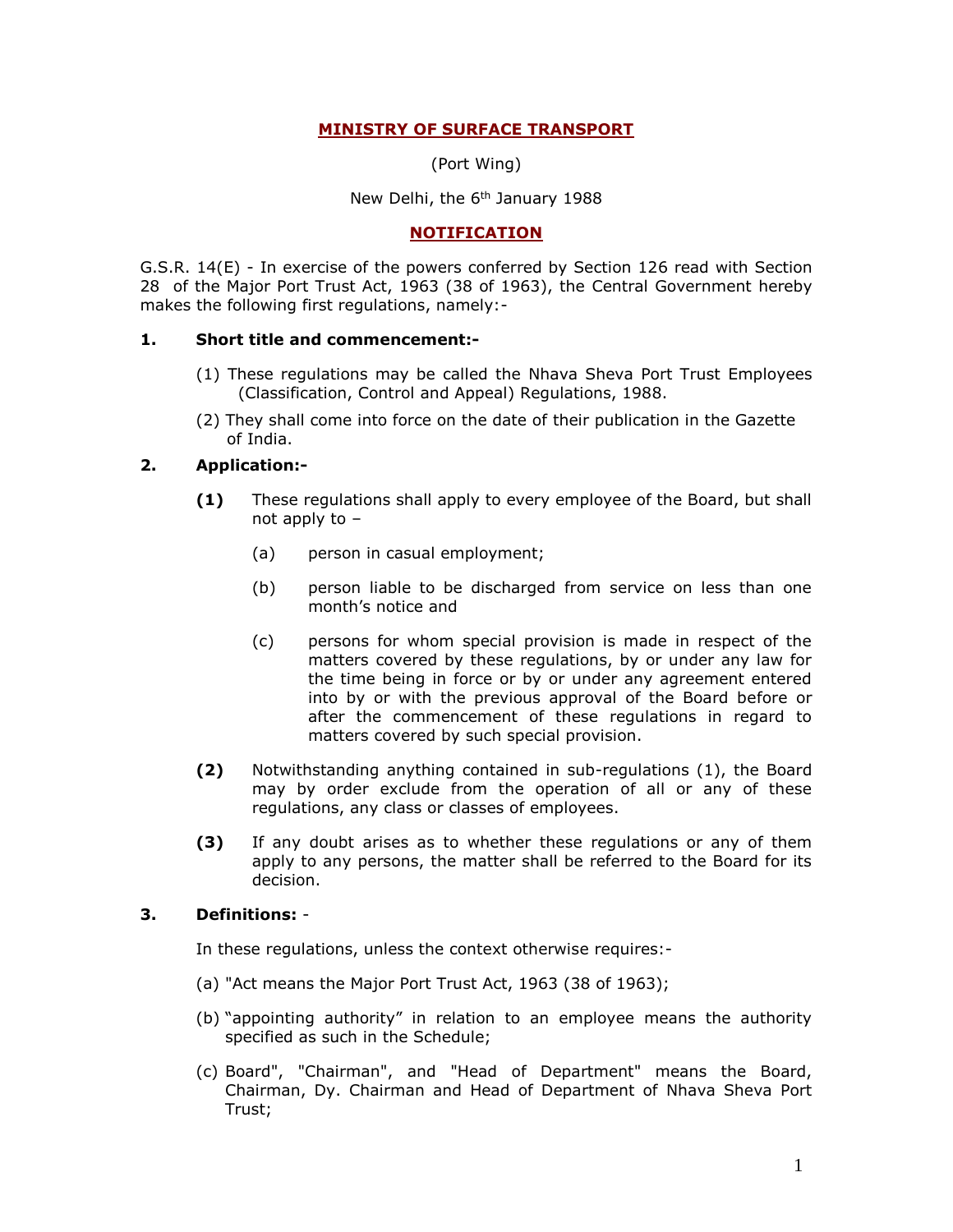- (d) "disciplinary authority" in relation to an employee means the authority specified in column 3 of the schedule.
- (e) "employee" means an employee of the Board and includes any such person on foreign service or whose services are temporarily placed at the disposal of the Board and also any person in service of the Central or State Government or a local or other authority whose services are temporarily placed at the disposal of the Board;
- (f) "Schedule" means the Schedule annexed to these regulations;

## **PART - II CLASSIFICATION**

## **4. Classification of Posts -**

1) All posts under the Board shall be classified as follows:

Class I Posts - Scale carrying a maximum of not less than rupees 1980.

- Class II Posts Scale carrying a maximum of rupees 1715 and above, but below rupees 1980.
- Class III Posts Scale carrying a maximum of rupees 927 and above, but below rupees 1715.
- Class IV Posts Scale carrying a maximum of less than Rupees 927.

## **PART-III APPOINTING AUTHORITIES**

### **5. Appointment to Posts:**

- (1) All appointments to the posts specified in Column 1 of the Schedule shall be made by the authorities specified in corresponding entry in Column 2 of the said Schedule.
- (2) Powers to make appointments to posts exercisable by an authority specified in the Schedule may also be exercised by an authority, higher in rank than that authority.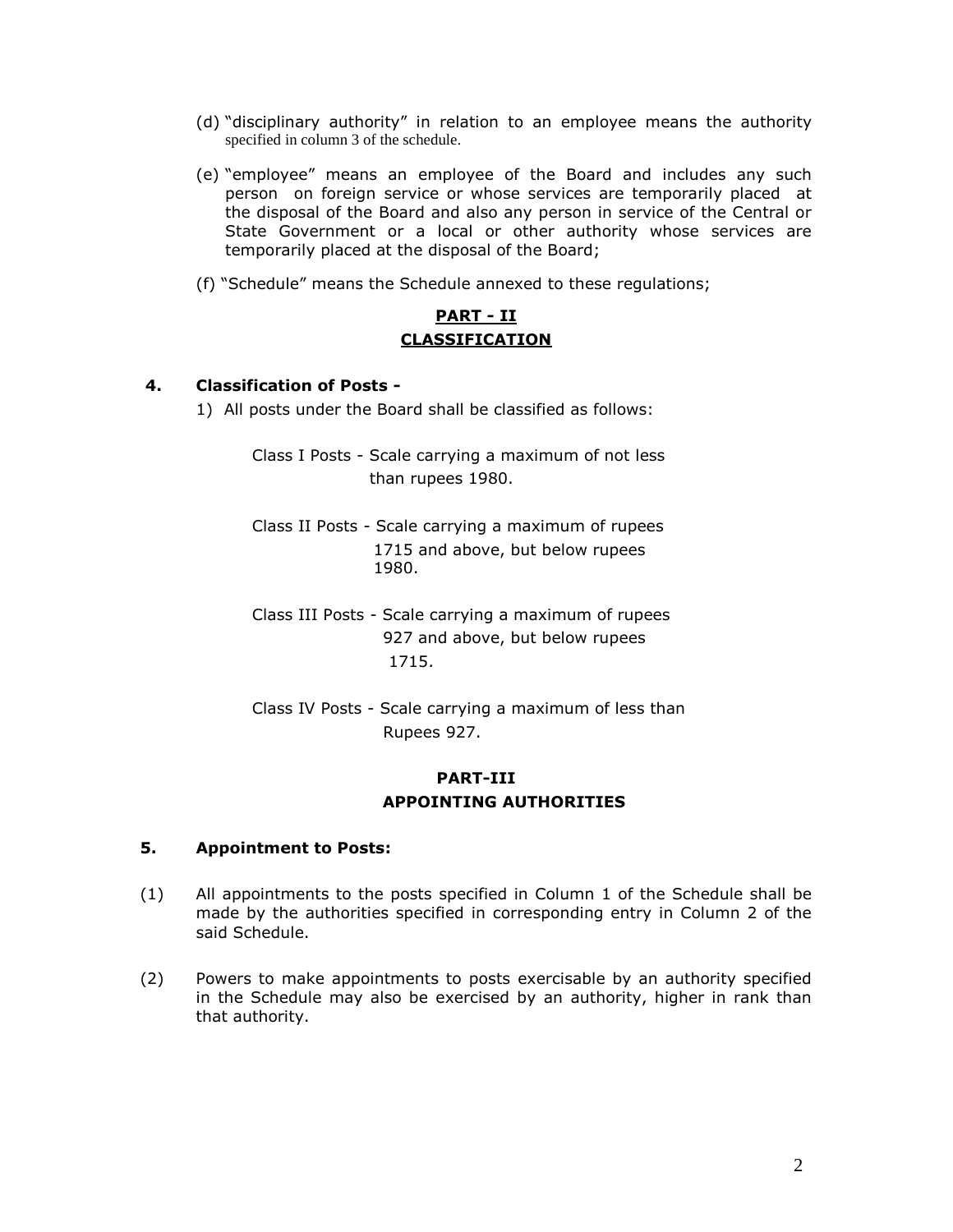# **PART - IV SUSPENSION**

## **6. Suspension:-**

- (1) An employee may be placed under suspension
	- (a) where a disciplinary proceeding against him is contemplated or is pending; or
	- (b) where in the opinion of the disciplinary authority he has engage himself in activities prejudicial to the interests of security of State, or
	- (c) where a case against him in respect of any criminal offence is under investigation, inquiry or trial.
- (2) The order of suspension shall be made
	- (a) in the case of an employee holding a post referred to in clause (a) of sub section (1) of Section 24 of the Act, by the Chairman,
	- (b) in any other case by the appointing authority;

Provided that no such order relating to an employee holding a post referred to in Clause (a) of sub-section (1) of section 24 of the Act shall have effect until it is approved by the Central government.

- (3) An employee shall be deemed to have been placed under suspension by an order of the appointing authority -
	- (a) with effect from the date of his detention, if he is detained in custody whether on a criminal charge or otherwise, for a period exceeding forty-eight hours.
	- (b) with effect from the date of his conviction if in the event of a conviction for an offence he is sentenced to a term of imprisonment exceeding forty-eight hours and is not forth with dismissed or removed or compulsorily retired consequent to such conviction.

**Explanation**: The period of forty-eight hours referred to in clause (b) shall be computed from the commencement of the imprisonment after the conviction and for this purpose intermittent periods of imprisonment, if any, shall be taken into account.

(4) Where a penalty of dismissal, removal or compulsory retirement from service imposed upon an employee under suspension is set aside in appeal or on revision under these regulations and the case is remitted for further inquiry or action or with any other directions, the order of his suspension shall be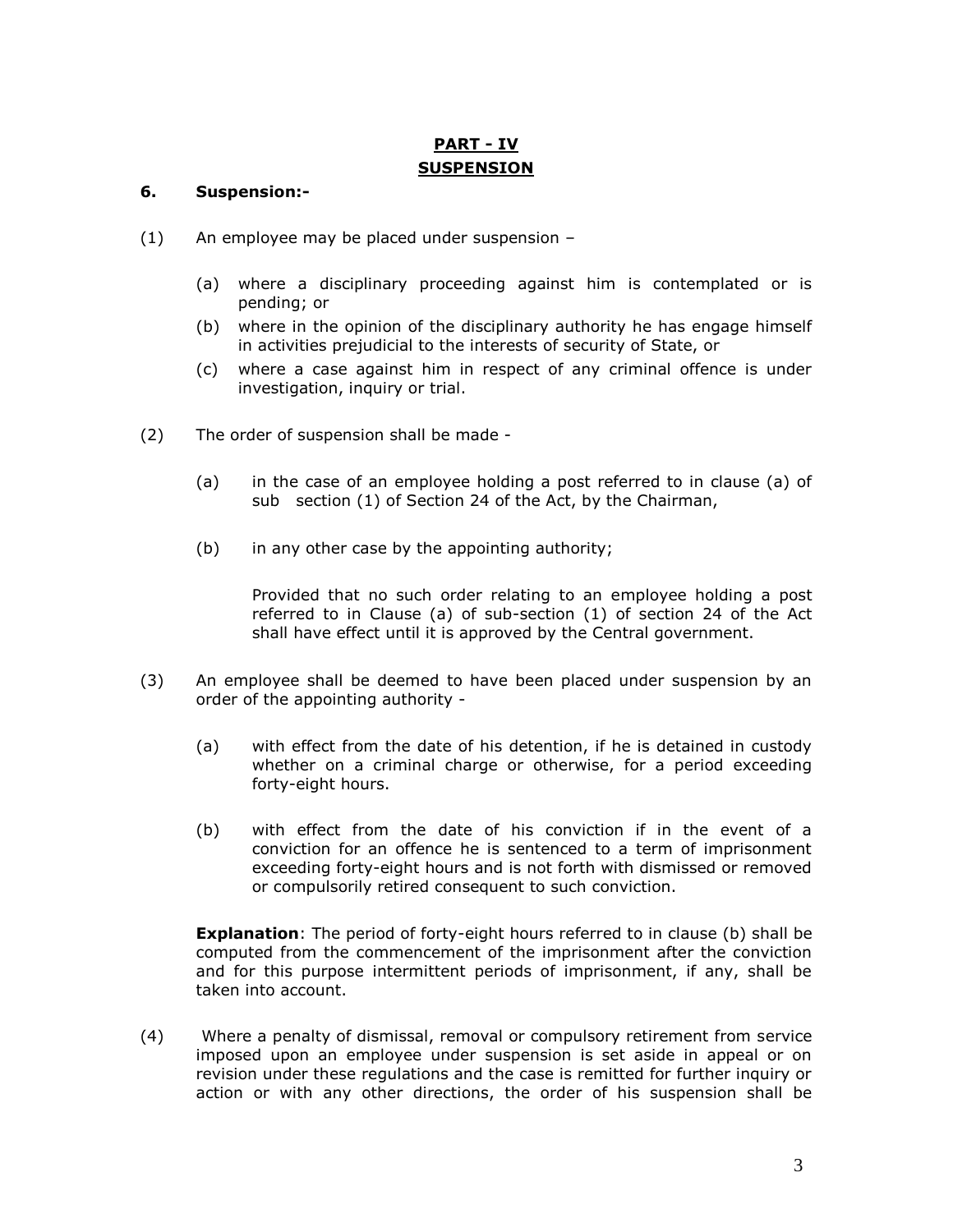deemed to have continued in force on and from the date of the original order of dismissal. Removal or compulsory retirement and shall remain in force until further orders.

(5) Where a penalty of dismissal, removal or compulsory retirement from service imposed upon an employee is set aside or declared or rendered void in consequence of, or by a decision of a court of law, and the disciplinary authority, on a consideration of the circumstances of the case, decides to hold a further inquiry against him on the allegations on which the penalty of dismissal, removal or compulsory retirement was originally imposed the employee shall be deemed to have been placed under suspension by the authority competent to do so from the date of the original order of dismissal, removal or compulsory retirement and shall continue to remain under suspension until further orders:

Provided that no such further enquiry shall be ordered unless it is intended to meet a situation where the court has passed an order purely on technical grounds without going into the merits of the case.

- (6) (a) An order of suspension made or deemed to have been made under this regulation shall continue to remain in force until it is modified or revoked by the authority competent to do so.
	- (b) Where an employee is suspended or is deemed to have been suspended (whether in connection with any disciplinary proceeding or otherwise) and any other disciplinary proceeding is commenced against him during the continuance of that suspension, the authority competent to place him under suspension may for reasons to be recorded by him in writing direct that the employee shall continue to be under suspension until the termination of all or any of such proceedings.
- (7) An order of suspension made or deemed to have been made under this regulation may at any time be modified or revoked by the authority which made or is deemed to have made the order or by any authority to which that authority is subordinate.

## **PART** - **V DISCIPLINE**

#### **7. Penalties:**

The following penalties may, for good and sufficient reasons and as hereinafter provided, be imposed on an employee, namely

### **Minor penalties:**

- (i) Censure:
- (ii) Withholding of promotion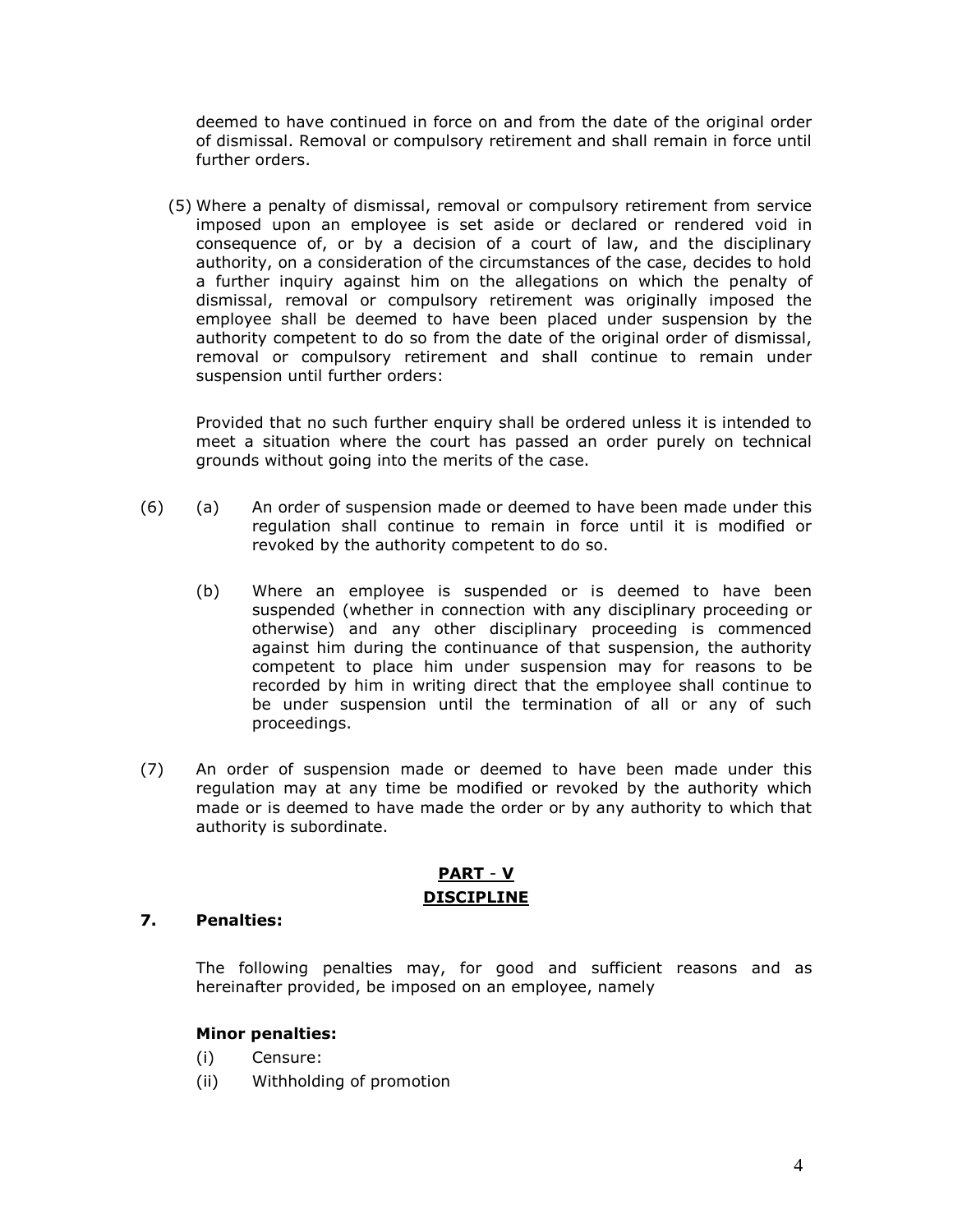- (iii) recovery from pay of the whole or part of any pecuniary loss caused by the employee to the Board by negligence or breach of orders:
- (iv) withholding of increments of pay;

## **Major penalties:**

- (v) reduction to a lower stage in a time scale of pay for a specified period with further direction as to whether or not the employee will earn increments of pay during the period of such reduction and whether or not on expiry of such period the reduction will or will not have the effect of postponing the future increments of his pay;
- (vi) reduction to a lower scale of pay or, post which shall ordinarily be a bar to the promotion of the employee to the scale of pay, or post from which he was reduced with or without further direction regarding conditions of restoration to the scale or post, from which the employee was reduced and his seniority and pay on such restoration to that scale or post;
- (vii) compulsory retirement:
- (viii) removal from service which shall not be a disqualification for future employment, under Board;
- (ix) dismissal from service which shall ordinarily be a disqualification for future employment under the Board.
- **Explanation** :The following shall not amount to a penalty within the meaning of this Regulation, namely:
	- (i) withholding of increments of an employee for his failure to pass a departmental examination in accordance with the regulations or orders governing the post or the terms of his appointment;
	- (ii) stoppage of an employee at the efficiency bar in the scale of pay on the ground of his unfitness to cross the bar:
	- (iii) non-promotion whether in a substantive or officiating capacity of an employee, after consideration of his case to a scale or post for promotion to which he is eligible.
	- (iv) reversion to a lower scale or post of an employee officiating in a higher grade or post on the ground that the employee is considered, after trial, to be unsuitable for such higher post or on administrative grounds unconnected with the employee's conduct.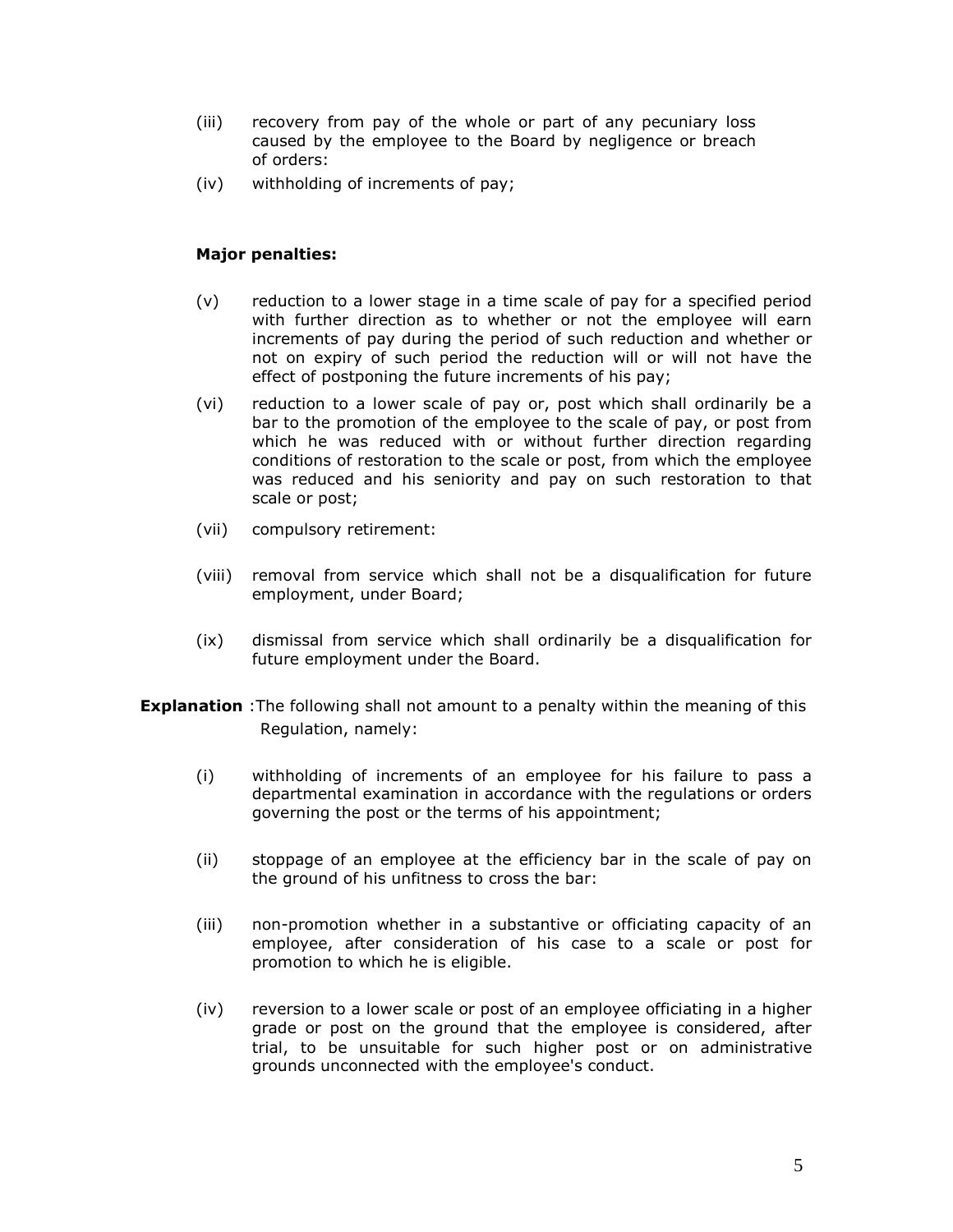- (v) reversion to permanent scale or post of an employee appointed on probation to another scale or post during or at the end of the period of probation in accordance with the terms of his appointment or the regulations and orders governing probation;
- (vi) replacement of the services of an employee whose services have been borrowed from the Central or a State Government or any authority under the control of the Central or a State Government or a local or other authority at the disposal of the authority which had lent his services;
- (vii) Compulsory retirement of an employee in accordance with the provisions relating to his superannuation or retirement.
- (viii) termination off the services:
- (a) of an employee appointed on probation during or at the end of the period of probation in accordance with the terms of his appointment or the regulations and orders governing probation ; or
- (b) of an employee under an agreement in accordance with the terms of such agreement.
- (c) of a temporary employee under rule 5 of the Nhava Sheva Port Trust Employees (Temporary Service) Regulations, 1987.

### **8. Penalty for misconduct committed prior to recruitment -**

The penalty specified in regulation 7 may be for good and sufficient reasons as hereinafter provided, be imposed on an employee appointed through direct recruitment in respect of misconduct committed before his employment if the misconduct was of such a nature as has a rational connection with the present employment and renders him unfit or unsuitable for continuing in service.

## **9. Authority to institute proceedings - The Chairman may:-**

- a) institute disciplinary proceedings against any employee:
- b) Direct disciplinary authority to institute disciplinary proceedings against any employee on whom that disciplinary authority is competent to impose under these regulations any of the penalties specified in regulation 7.

## **10. Disciplinary authority ;**

The authorities specified in Column 3 of the Schedule shall be competent to impose the penalties specified in corresponding entry Column 4 of the said Schedule.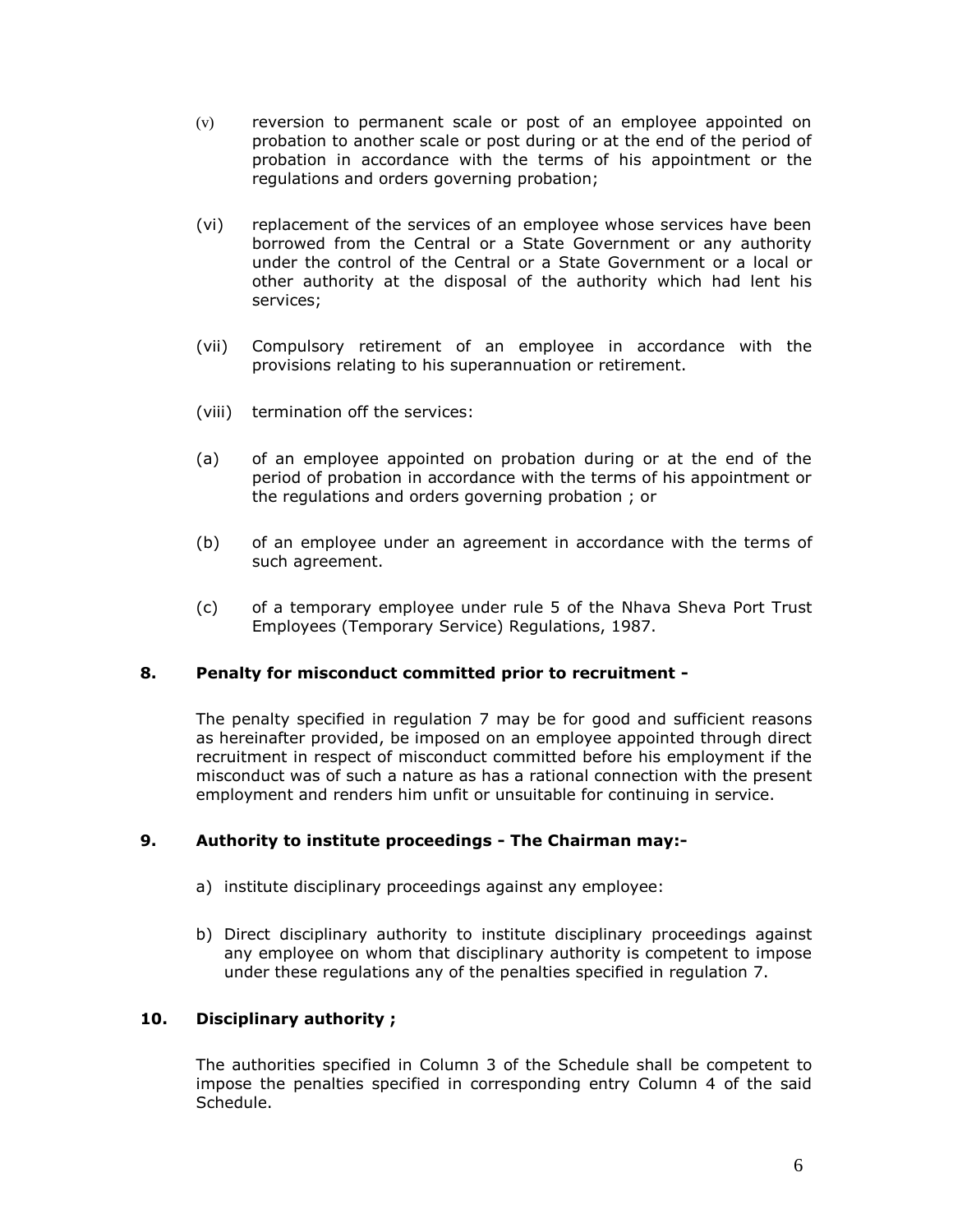A disciplinary authority competent under these regulations to impose any of the penalties specified in Clauses (i) to (iv) of regulation 7 may institute disciplinary proceedings against any employees for the imposition of any of the penalties specified in regulation 7 not withstanding that such disciplinary authority is not competent under these regulations to impose penalties specified in clause (v) to (ix) of regulation 7.

## **11. Procedure for imposing major penalties:**

- (1) No order imposing any of the penalties specified in clauses (v) to (ix) of regulation 7 shall be made except after an inquiry held, as far as may be in the manner provided in this regulation and regulation 12.
- (2) Whenever the disciplinary authority is of the opinion that there are grounds for inquiring into the truth of any imputation of misconduct or misbehavior against an employee, it may itself inquire into, or appoint an authority to enquire into the truth thereof.

**Explanation :-** Where the disciplinary authority itself holds the enquiry, any reference in sub- regulation (7), sub-regulation (20) or sub- regulation (22) to the inquiring authority shall be construed as a reference to the disciplinary authority.

- (3) Where it is proposed to hold an inquiry against an employee under this regulation or regulation 12, the disciplinary authority shall draw up or cause to be drawn up.
	- (i) the substance of the imputations of misconduct or misbehavior into definite and distinct articles or charge;
	- (ii) a statement of the imputation of misconduct or misbehavior in support of such article of charges which shall contain –
	- (a) a statement of all relevant facts including any admission or confession made by the employee,
	- (b) a list of documents by which, and a list of witnesses by whom, the articles of charge are proposed to be sustained.
- (4) The disciplinary authority shall deliver or cause to be delivered to the employee a copy of the articles of charge, the statement of the imputation of misconduct or misbehavior and a list of documents and witnesses by which each article of charge is proposed to be sustained and shall require the employee to submit, within such time as may be specified, a written statement of his defence and to state whether he desires to be heard in person.
- (5) (a) On receipt of the written statement of defence, the disciplinary authority may itself inquire into such of the articles of charge as are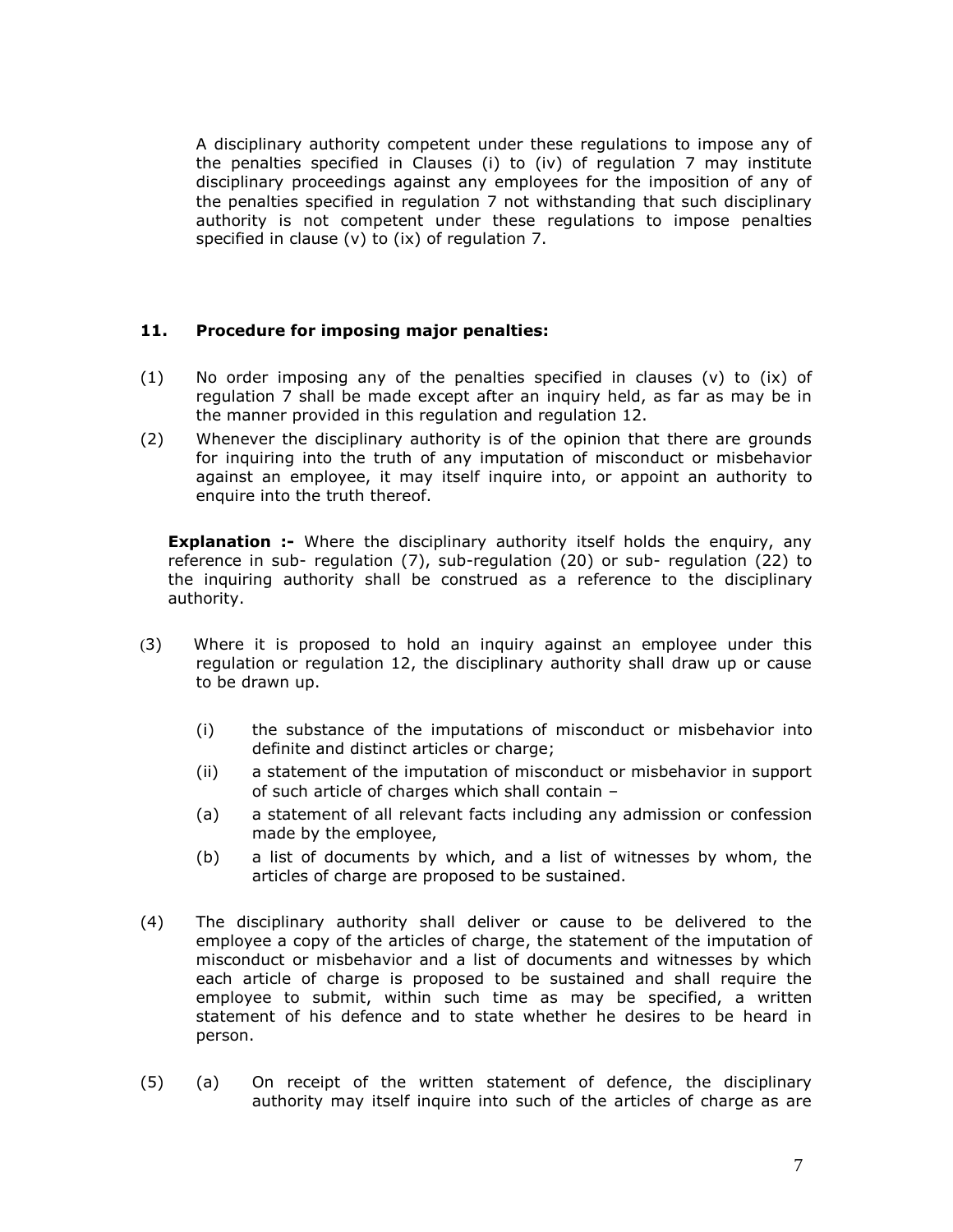not admitted or if it considers necessary so to do, appoint under subregulation (2), an inquiring authority for the purpose and where all the articles of charge have been admitted by the employee in his written statement of defence, the disciplinary authority shall record its findings on each charge after taking such evidence as it may think fit and shall act in the manner laid down in regulation 12.

- (b) If no written statement of defence is submitted by the employee, the disciplinary authority may itself inquire into the articles of charge or may, if it considers it necessary so to do, appoint under sub-regulation (2), inquiring authority for the purpose.
- (c) Where the disciplinary authority itself inquires into any articles of charge or appoints an inquiry authority for holding an inquiry into such charge, it may, by an order, appoint any person to be known as the "Presenting Officer" to present on its behalf the case in support of the articles of charge.
- (6) The disciplinary authority shall where it is not the inquiring authority, forward to the inquiring authority -
	- (i) a copy of the articles of charge and the statement of the imputations of misconduct or misbehavior;
	- (ii) a copy of the written statement of defence, if any, submitted by the employee;
	- (iii) a copy of the statement of witnesses, if any, referred to in subregulation (3);
	- (iv) evidence proving the delivery of the documents referred to in subregulation (3) to the employee; and
	- (v) a copy of the order appointing the "Presenting Officer".
- (7) The employee shall appear in person before the inquiring authority on such day and at such time within ten working days from the date of receipt by him of the articles of charge and the Statement of the imputations of misconduct or misbehavior, as the inquiring authority may, by a notice in writing, specify in this behalf or within such further time, not exceeding ten days, as the inquiring authority may allow.
- (8) The employee may take the assistance of any other employee to present the case on his behalf, but shall not engage a legal practitioner for the purpose unless the Presenting Officer appointed by the disciplinary authority is a legal practitioner, or the disciplinary authority, having regard to the circumstances of the case, so permits.

**NOTE**: The employee shall not take the assistance of any employee who has two pending cases in which he has to give assistance, but may take the assistance of a retired employee of the Board or Government, subject to such conditions as may be specified from time to time by the Board.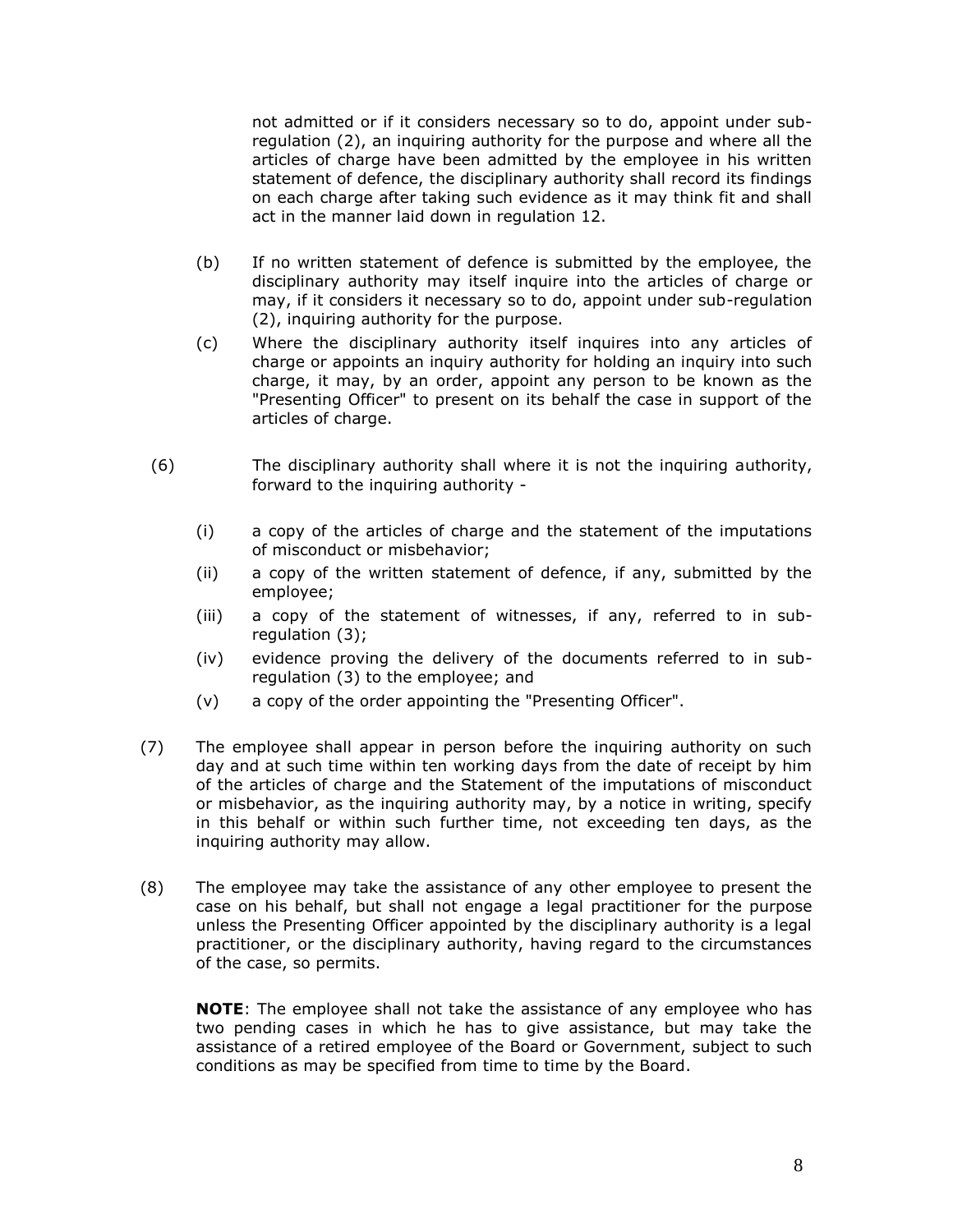- (9) If the employee who has not admitted any of the articles of charge in his written statement of defence or has not submitted any written statement of defence, appears before the inquiring authority, such authority shall ask him whether he is guilty or has any defence to make and if he pleads guilty to any of the articles of charge, the inquiring authority shall record the plea, sign the record and obtain the signature of the employee thereon.
- (10) The inquiring authority shall return a finding of guilty in respect of those articles of charge to which the employee pleads guilty.
- (11) The inquiring authority shall, if the employee fails to appear within the specified time or refuses or omits to plead, require the Presenting Officer to produce the evidence by which he proposes to prove the articles of charge, and shall adjourn the case to a later date not exceeding thirty days, after recording an order that the employee may, for the purpose of preparing his defence.
	- (i) inspect within five days of the order or within such further time not exceeding five days as the inquiring authority may allow, the documents specified in the list referred to in sub-regulation (3);
	- (ii) submit a list of witnesses to be examined on his behalf,

**NOTE**: If the employee applies orally or in writing for the supply of copies of the statements of witness mentioned in the list referred to in sub-regulation (3), the inquiring authority shall furnish him with such copies as early as possible and in any case not later than three days before the commencement of the examination of the witness of the disciplinary authority.

(iii) give a notice within ten days of the order or within such further time not exceeding ten days as the inquiring authority may allow, for the discovery or production of any documents which are in the possession of the Board but not mentioned in the list referred to in sub- regulation (3)

**Note** :- The employee shall indicate in the notice the relevance of the documents required by him to be discovered or produced by the Board.

(12) The inquiring authority shall, on receipt of the notice for the discovery or production of documents, forwarded the same or copies thereof to the authority in whose custody or possession the documents are kept, with a requisition for the production of the documents by such date as may be specified in such requisition.

Provided that the inquiring authority may, for reasons to be recorded by it in writing, refuse to requisition such of the documents as are in its opinion, not relevant to the case.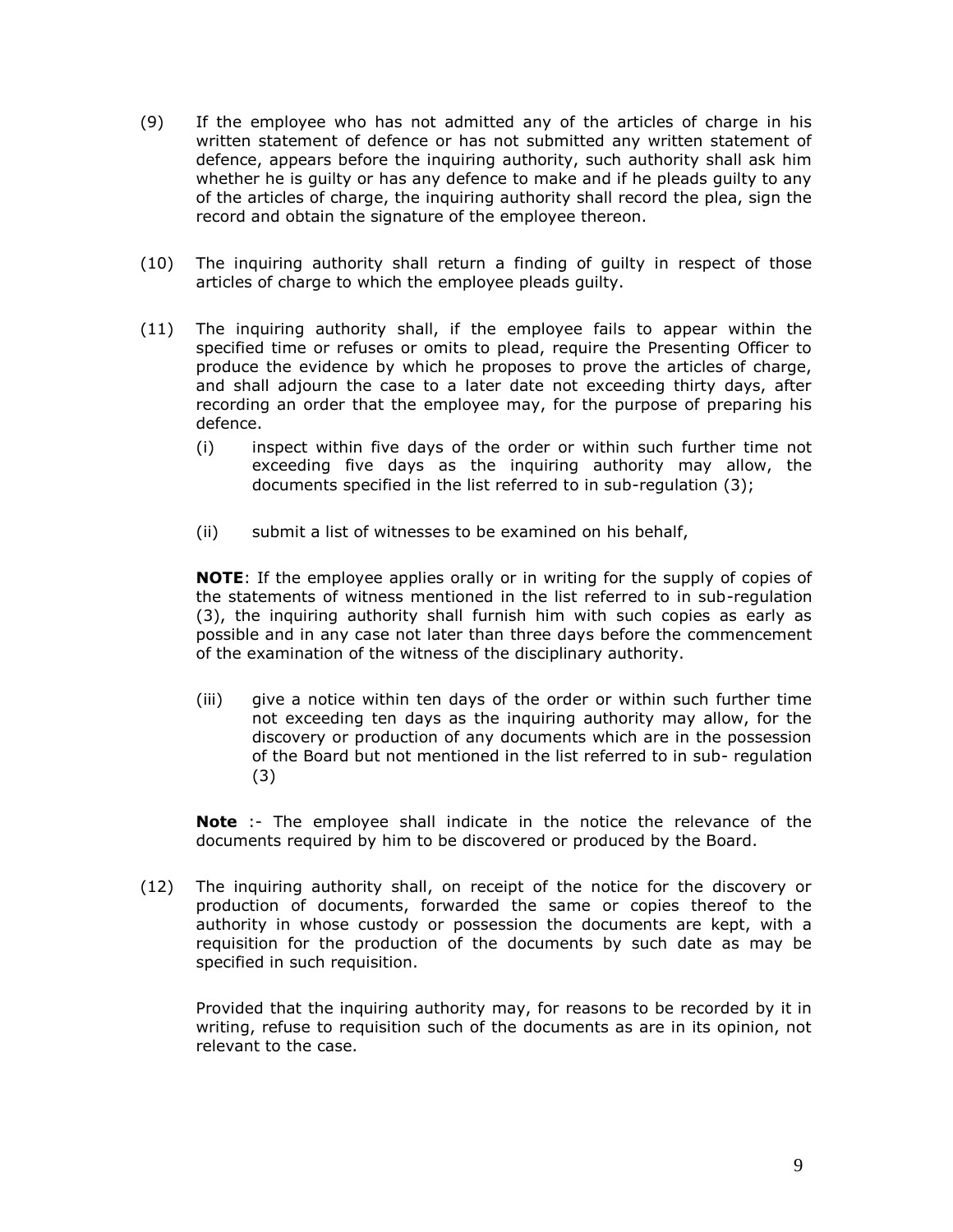(13) On receipt of the requisition referred to in sub-regulation (12), every authority having the custody or possession of the requisitioned documents shall produce the same before the inquiring authority:

Provided that if the authority having the custody or possession of the requisitioned documents is satisfied for reasons to be recorded by it in writing that the production of all or any of such documents would be against the interest of the Port Trust, it shall inform the inquiring authority accordingly and the inquiring authority shall, on being so informed communicate the information to the employee and withdraw the requisition made by it for the production or discovery of such documents.

- (14) (a) On the date fixed for the inquiry, the Oral and documentary evidence by which the articles of charge are proposed to be proved shall be produced by or on behalf of the disciplinary authority.
	- (b) The witnesses shall be examined by or on behalf of the Presenting Officer and may be cross-examined by or on behalf of the employee.
	- (c) The Presenting Officer shall be entitled to re-examine the witnesses on any points on which they have been cross-examined but not on any new matter, without the leave of the inquiring authority.
	- (d) The inquiring authority may also put such questions to the witnesses as it thinks fit.
- (15) (a) If it appears necessary before close of the case on the side of the disciplinary authority, the inquiring authority may, in its discretion, allow the Presenting Officer to produce evidence not included in the list given to the employee or may itself call for new evidence or recall and re-examine any witness and in such case the employee shall be entitled to have, if he demands it, a copy of the list of further evidence proposed to be produced and an adjournment of the inquiry for three clear days before the production of such new evidence, exclusive of the day of adjournment and the day to which the inquiry is adjourned.
	- (b) The inquiring authority shall give the employee an opportunity of inspecting such documents before they are taken on the record.
	- (c) The inquiring authority may also allow the employee to produce new evidence if necessary in the interest of justice.

**NOTE** :- New evidence shall not be permitted or called for and no witness shall be recalled to fill up any gap in the evidence. Such evidence may be called for only when there is an inherent lacuna or defect in the evidence which has been produced originally.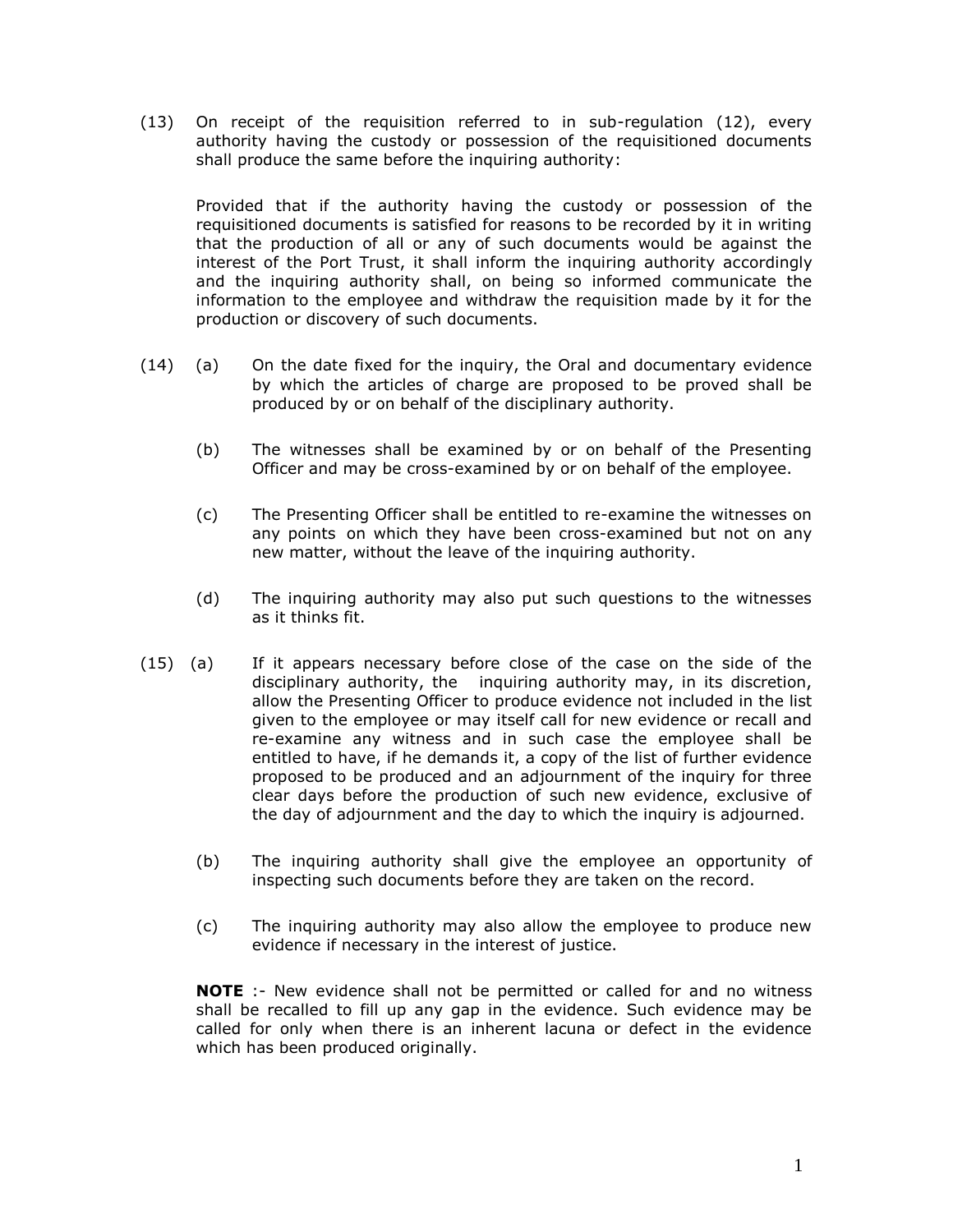- (16) (a) When the case for the disciplinary authority is closed, the employee shall be required to state his defence orally or in writing as he may prefer.
	- (b) If the defence is made orally, it shall be recorded and the employee shall be required to sign the record; in either case, a copy of the statement of defence, shall be given to the Presenting Officer, if any, appointed.
- (17) (a) The evidence on behalf of the employee shall then be produced and the employee may examine himself on his side if he so prefers.
	- (b) The witness produced by the employee shall then be examined and may be cross- examined on behalf of the disciplinary authority.
- (18) The inquiring authority may, after the employee closes his case, and shall, if the employee has not examined himself, generally question him on the circumstance appearing against him in the evidence for purpose of enabling the employee to explain any circumstances appearing in the evidence against him.
- (19) The inquiring authority may, after the completion of the production of evidence, hear the Presenting Officer, if any appointed and the employee, or permit them to file written briefs of their respective cases if they so desire.
- (20) lf the employee, to whom a copy of the articles of charges has been delivered, does not submit the written statement of defence on or before the date specified for the purpose or does not appear in person before the inquiring authority or otherwise fails or refuses to comply with the provisions of this regulation, the inquiring authority may hold the inquiry exparte.
- (21) (a) Where a disciplinary authority ·competent to impose any of the penalties specified in clauses (i) to (iv) of regulation 7, but not competent to impose any of the penalties specified in clauses (v) to (ix) of regulation 7, has itself inquired into or caused to be enquired into the articles of any charge and that authority, having regard to its own findings of any inquiring authority appointed by it, is of the opinion that the penalties specified in clauses (v) to (ix) of regulation 7 should be imposed on the employee, that authority should forward the records of the inquiry to such disciplinary authority as is competent to impose the last mentioned penalties.
	- (b) The disciplinary authority to which the records are so forwarded may act on the evidence on the record or may, if it is of the opinion that further examination of any of the witnesses is necessary in the interest of justice, recall the witness and examine, cross-examine and reexamine the witness and may impose on the employee such penalty as it may deem fit in accordance with these regulations.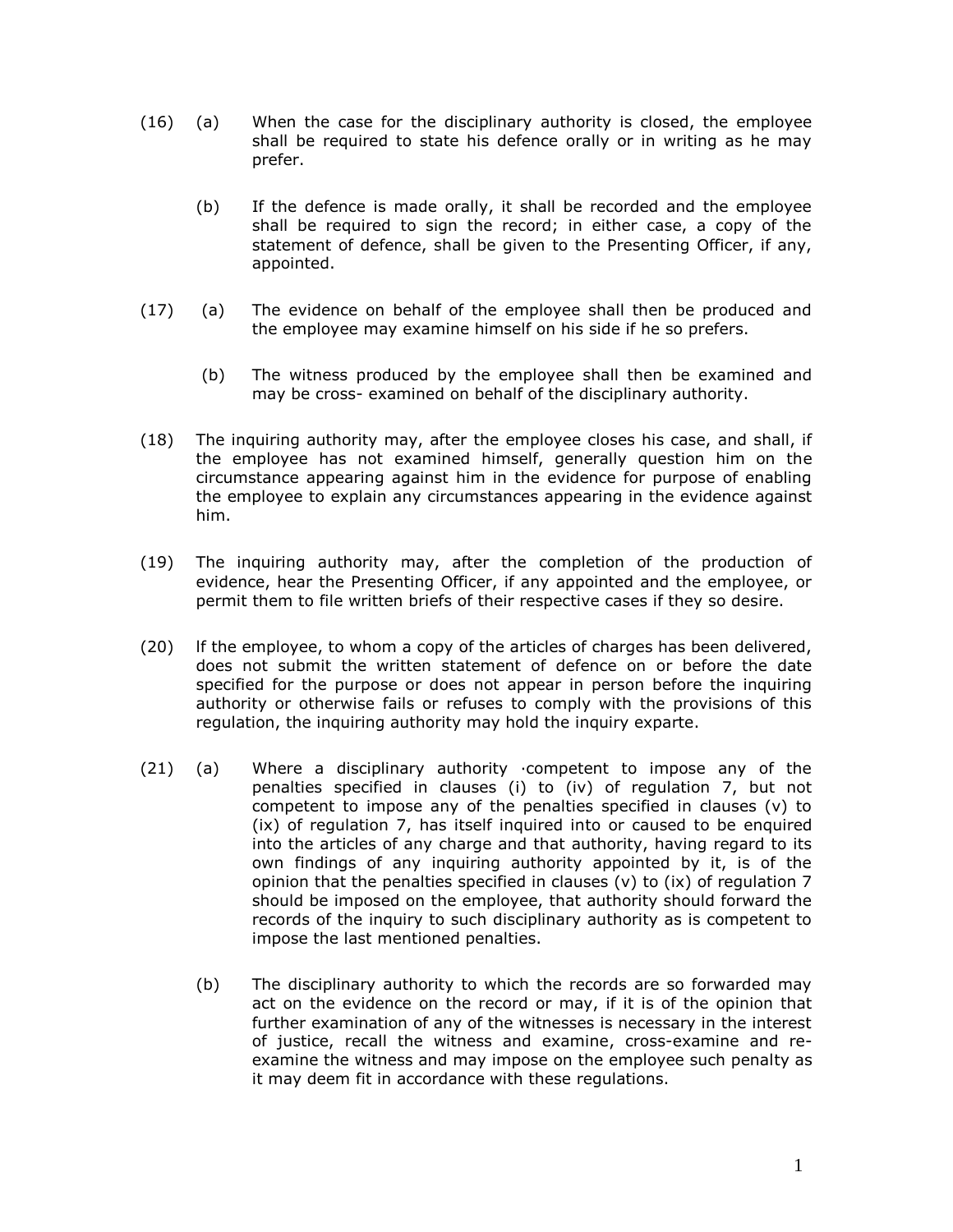(22) Whenever any inquiring authority, after having heard and recorded the whole or any part of the evidence in an inquiry, ceases to exercise jurisdiction therein, and is succeeded by another inquiring authority which has, and which exercise, such jurisdiction, the inquiring authority so succeeding may act on the evidence so recorded by its predecessor or partly recorded by its predecessor and partly recorded by itself.

Provided that if the succeeding inquiring authority is of the opinion that further examination of any of the witnesses whose evidence has already been recorded is necessary in the interest of justice, it may recall, examine and reexamine any such witness as herein before provided.

- (23) (i) After the conclusion of the inquiry, a report shall be prepared and it shall contain-
	- (a) the articles of charge and the statement of imputations of misconduct or misbehavior;
	- (b) the defence of the employee in respect of each article of charge;
	- (c) an assessment of the evidence in respect of each article of charge;
	- (d) the findings on each article of charge and the reasons therefore.

**Explanation -** If in the opinion of the inquiring authority, the proceedings of the inquiry establish any article of charge different from the original articles of charge, it may record its findings on such article of charge:

Provided that the findings on such article of charge shall not be recorded unless the employee has either admitted the facts on which such article of charge is based or has a reasonable opportunity of defending himself against such article of charge.

- (ii) The inquiring authority where it is not itself the disciplinary authority, shall forward to the disciplinary authority the records of inquiry which shall include –
- (a) the report prepared by it under clause  $(i)$ ;
- (b) the written statement of defence, if any, submitted by the employee;
- (c) the oral and documentary evidence produced in the course of the inquiry;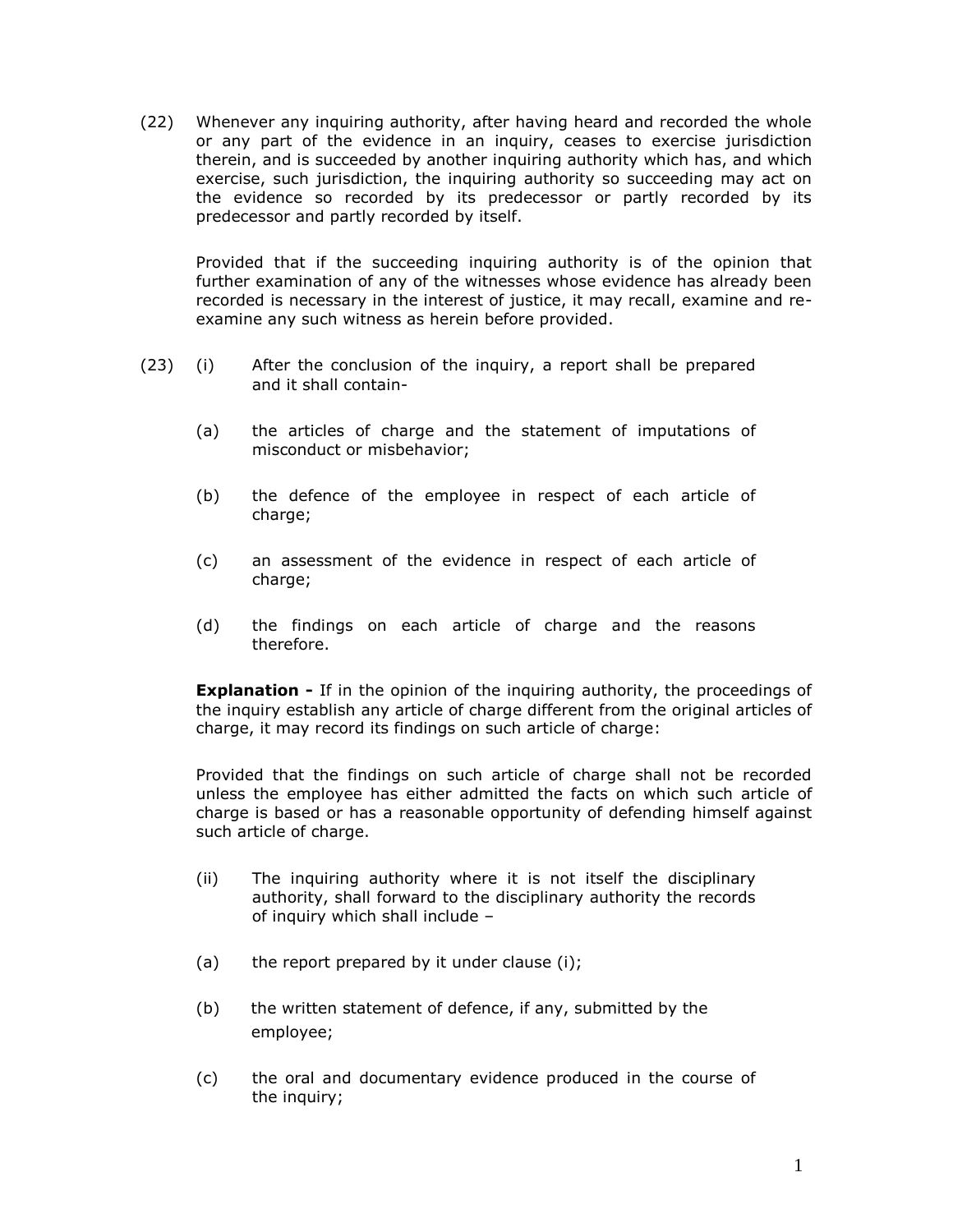- (d) the written briefs, if any, filed by the Presenting Officer or the employee or both during the course of inquiry, and
- (e) the orders if any, made by the disciplinary authority and the inquiring authority in regard to the inquiry.

## **12. Action on the Inquiry report** -

- (1) The disciplinary authority, if it is not itself the inquiring authority, may, for reasons to be recorded by it in writing, remit the case to the inquiring authority for further inquiry and report. The inquiring authority shall there upon proceed to hold the further inquiry according to the provision of regulation 11 as may be.
- (2) The disciplinary authority shall, if it disagrees with the findings of the inquiring authority on any article of charge, record its reasons for such disagreement, and record its own findings on such charge, if the evidence on record is sufficient for the purpose.
- (3) If the disciplinary authority, having regard to its findings on all or any of the articles of charge, is of the opinion that any of the penalties specified in clauses (i) to (iv) of regulation 7 should be imposed on the employee, it shall notwithstanding anything contained in regulation 13 make an order imposing such penalty.
- (4) If the disciplinary authority, having regard to its findings on all or any of the articles of charge, is of the opinion that any of the penalties specified in clauses (v) to (ix) of regulation 7 should be imposed on the employee, it shall make an order imposing such penalty and it shall not be necessary to give the employee an opportunity of making representation on the penalty proposed to be imposed

Provided that in every case where it is necessary to consult the Central Government the record of inquiry shall be forwarded by the disciplinary authority along with its recommendations to the Central government for passing order.

### **13. Procedure for imposing Minor penalties** -

- (1) No order imposing any of the penalties specified in clauses (i) to (iv) of regulation 7 shall be passed except after -
	- (a) informing in writing the employee of the proposal to take action against him and of the allegations on which it is proposed to be taken and giving him an opportunity to any representation he may wish to make against the proposal;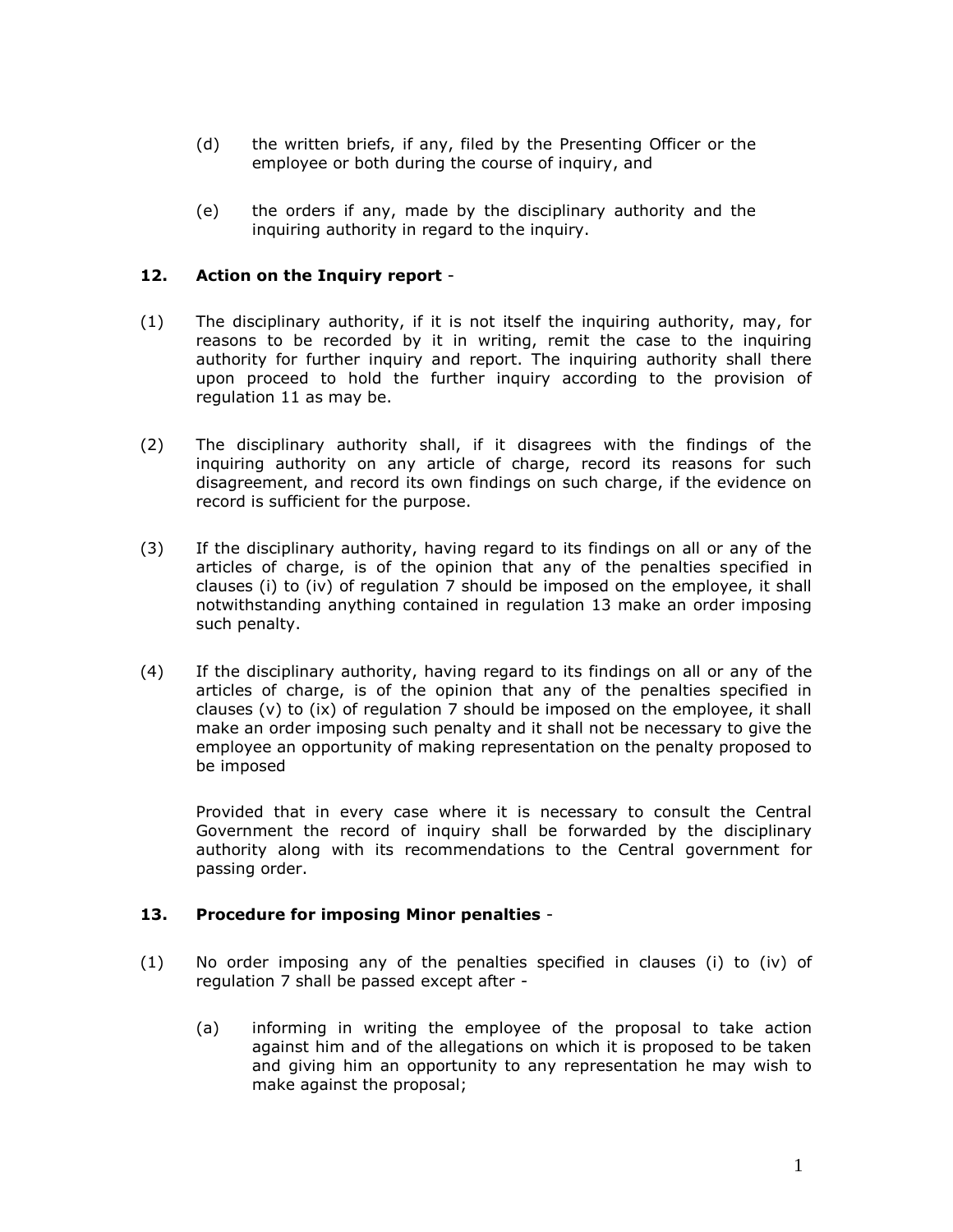- (b) holding an inquiry in the manner laid down in sub-regulations (3) to (23) of regulation 11, in every case in which the disciplinary authority is of the opinion that such inquiry is necessary;
- (c) taking the representation, if any, submitted by the employee under clause (a) and the record of inquiry, if any, held under clause (b) into consideration;
- (d) recording a finding on each imputation of misconduct or misbehavior, and
- (e) consulting the Central Government where such consultation is necessary.
- (2) The record of the proceedings of such cases shall include
	- (i) a copy of the intimation to the employee of the proposal to take action against him;
	- (ii) a copy of the statement of imputations of misconduct or misbehavior delivered to him;
	- (iii) his representation, if any;
	- (iv) the evidence produced during the inquiry;
	- (v) the advice of the Central Government, if any;
	- (vi) the findings on each imputation of misconduct or misbehavior, and
	- (vii) the orders on the case together with the reasons therefore.
- (3) Notwithstanding anything contained in clause (b) of sub-regulation (1), if in a case it is proposed, after considering the representation, if any, made by the employee under clause (a) of that sub-regulation to withhold increments of pay and such withholding of increments is likely to affect adversely the amount of pension payable to the employee or to withhold increments of pay with cumulative effect for any period, an inquiry shall be held in the manner laid down in sub-regulations (3) to (23) of regulation 11, before taking an order imposing on the employee any such penalty.

## **14. Communication of Orders -**

Orders made by the disciplinary authority shall be communicated to the employee who shall also be supplied with a copy of the report of the inquiry,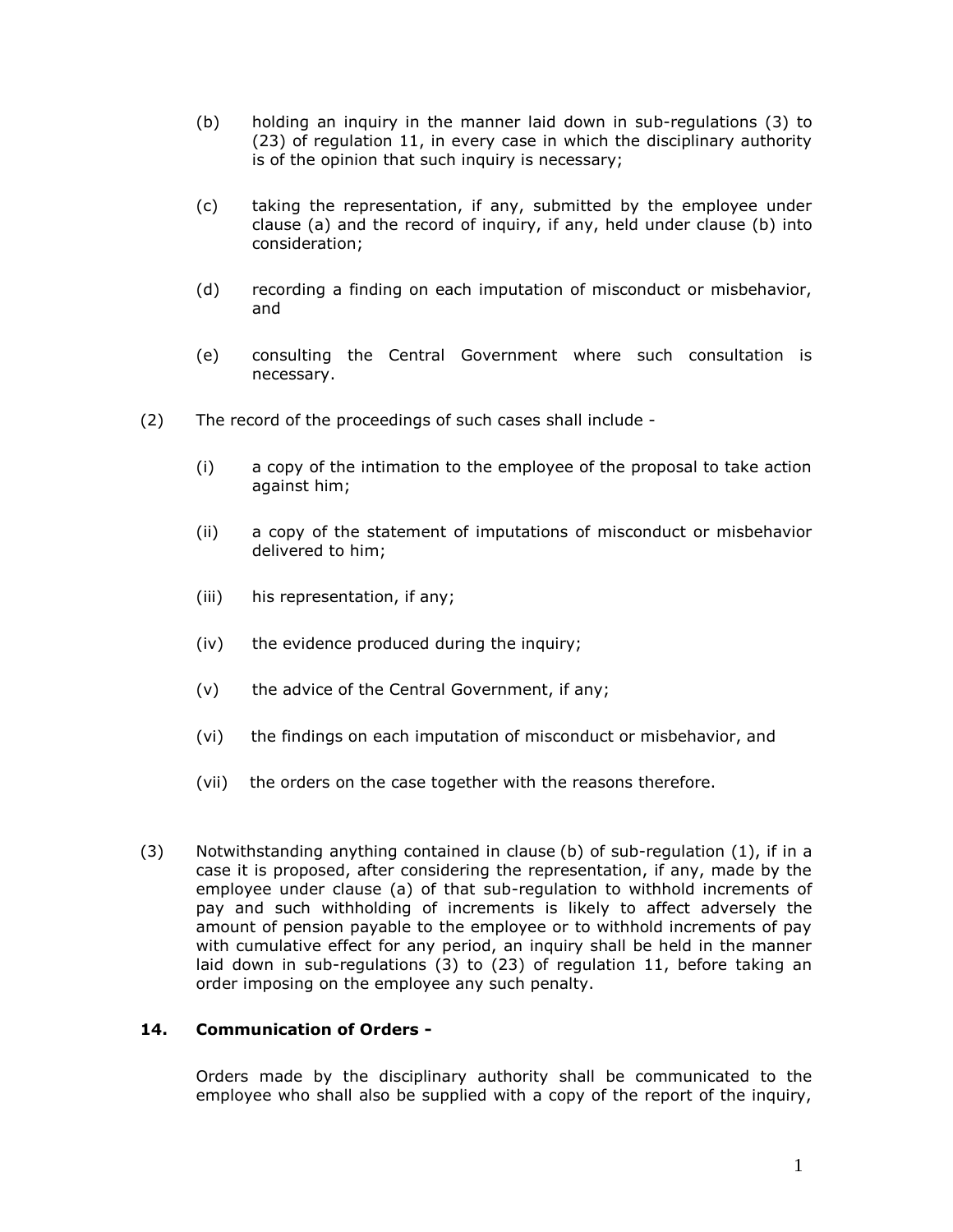if any, held by the disciplinary authority, and a copy of its findings on each article of charge, or where the disciplinary authority is not the inquiring authority, a copy of the report of the inquiring authority and a statement of the findings of the disciplinary authority together with brief reasons for its disagreement, if any, with the findings, of the inquiring authority (unless they have already been supplied to him).

## **15. Common Proceedings -**

(1) Where two or more employees are concerned, in any case the Chairman or the authority competent to impose a penalty of dismissal from service on all such employees may make an order directing that disciplinary action against all of them may be taken in a common proceeding.

**NOTE:** If the authorities competent to impose the penalty of dismissal on such employees are different, an order for taking disciplinary action in a common proceeding may be made by the highest of such authorities with the consent of the other authorities.

- (2) Subject to the provisions of sub-section (1) of section 25 of the said Act, and regulation 10, any such order shall specify,-
	- (i) the authority which may function as the disciplinary authority for the purpose of such common proceedings;
	- (ii) the penalties specified in regulation **7** which such disciplinary authority shall be competent to impose, and
	- (iii) whether the procedure prescribed in regulation 11 and 12 or regulation 13 or regulation 18 may be followed in the proceeding.

### **16. Special procedure in certain cases-Notwithstanding anything contained in regulations 11, 13 and 15.**

- (i) where a penalty is imposed on an employee on the ground of conduct which had led to his conviction on a criminal charge; or
- (ii) where the disciplinary authority is satisfied for reasons to be recorded by it in writing that it is not reasonably practicable to hold an inquiry in the manner provided in these regulations; or
- (iii) where the Chairman is satisfied that in the interest of the security of the port, it is not expedient to follow such procedure, the disciplinary authority may consider the circumstances of the case and pass such orders thereon as it deems fit: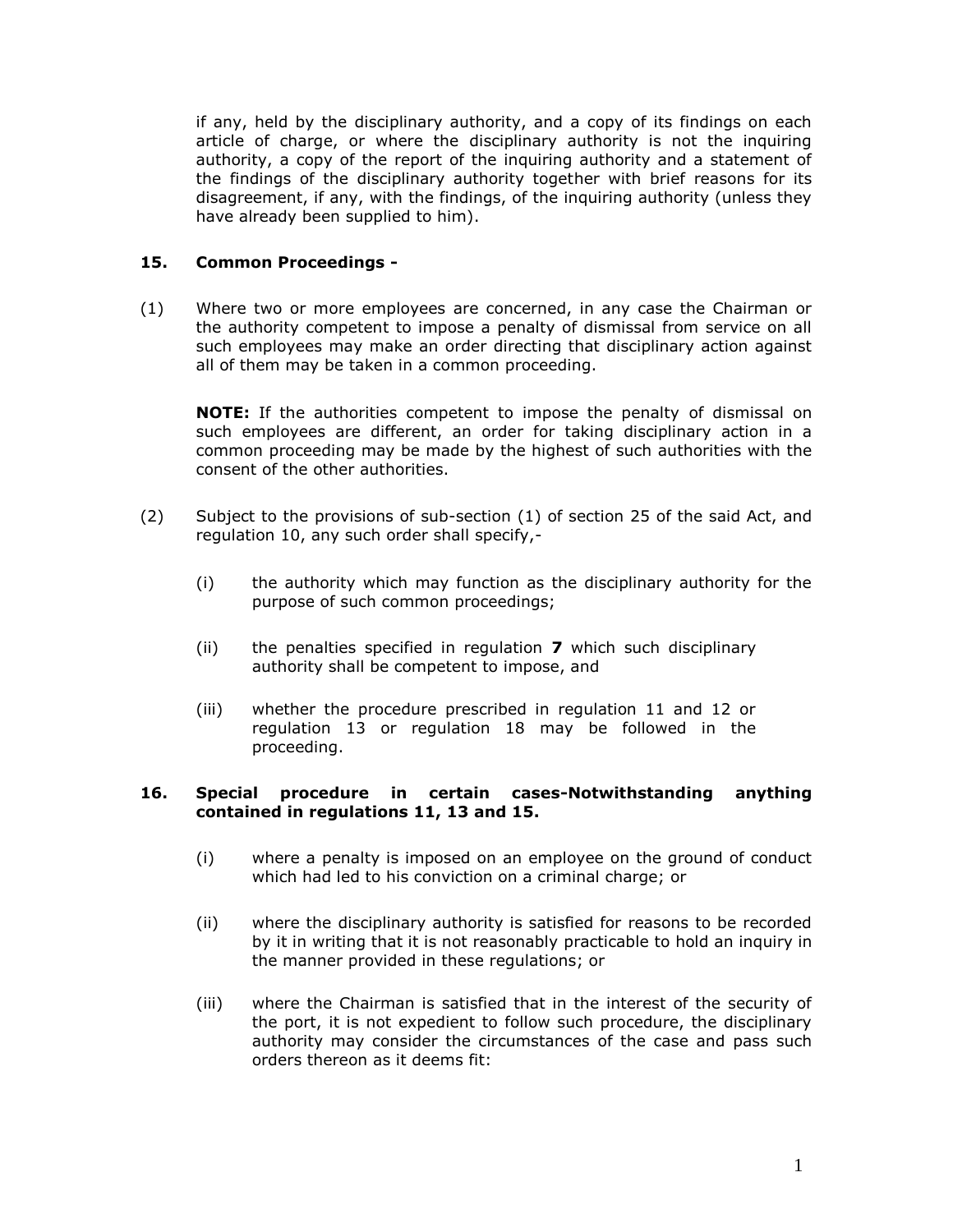Provided that the approval of the Central Government shall be obtained for passing such orders in relation to an employee referred to in clause (a) of sub section (1) of section 24 of the Act.

## **17. Provision regarding officers lent by the Board** -

(1) Where the services of an employee are lent by the Board to a State or Central Government or an authority subordinate to them or a local or other authority (hereinafter in this regulation referred to as "the borrowing authority"), the borrowing authority shall have the powers of the appointing authority for the purpose of placing such employee under suspension and of the disciplinary authority for the purpose of conducting disciplinary proceedings against him:

Provided that the borrowing authority shall forthwith inform the Board of the circumstances leading to the order of suspension of such employee or the commencement of the disciplinary proceedings; as the case may be.

- (2) In the light of the findings in the disciplinary proceedings conducted against an employee, -
	- (i) if the borrowing authority is of the opinion that any of the penalties specified in clauses (i) to (iv) of regulation 7 should be imposed on the employee, it may, after consultation with the Board, make such orders on the case as it deems necessary:

Provided that in the event of a difference of opinion between the borrowing authority and the Board, the services of an employee shall be replaced at the disposal of the Board.

(ii) if the borrowing authority is of the opinion that any of the penalties specified in clauses (v) to (ix) of the regulation 7 should be imposed on the employee, it shall replace his services at the disposal of the Board and transmit to it the proceedings of the inquiry and thereupon the Board may pass such orders as it may deem necessary:

Provided that before passing any such order, the disciplinary authority shall comply with the provisions of these regulations.

**Explanation :-** The disciplinary authority may make an order under this clause on the record of the inquiry transmitted to it by the borrowing authority or after holding such further inquiry as it may deem necessary as far as may be in accordance with regulation 11.

### **18. Provisions regarding officers borrowed by the Board** -

(1) Where an order of suspension is made or a disciplinary proceedings is taken against an employee whose services have been borrowed from the Central Government or a State Government or an authority subordinate thereto or a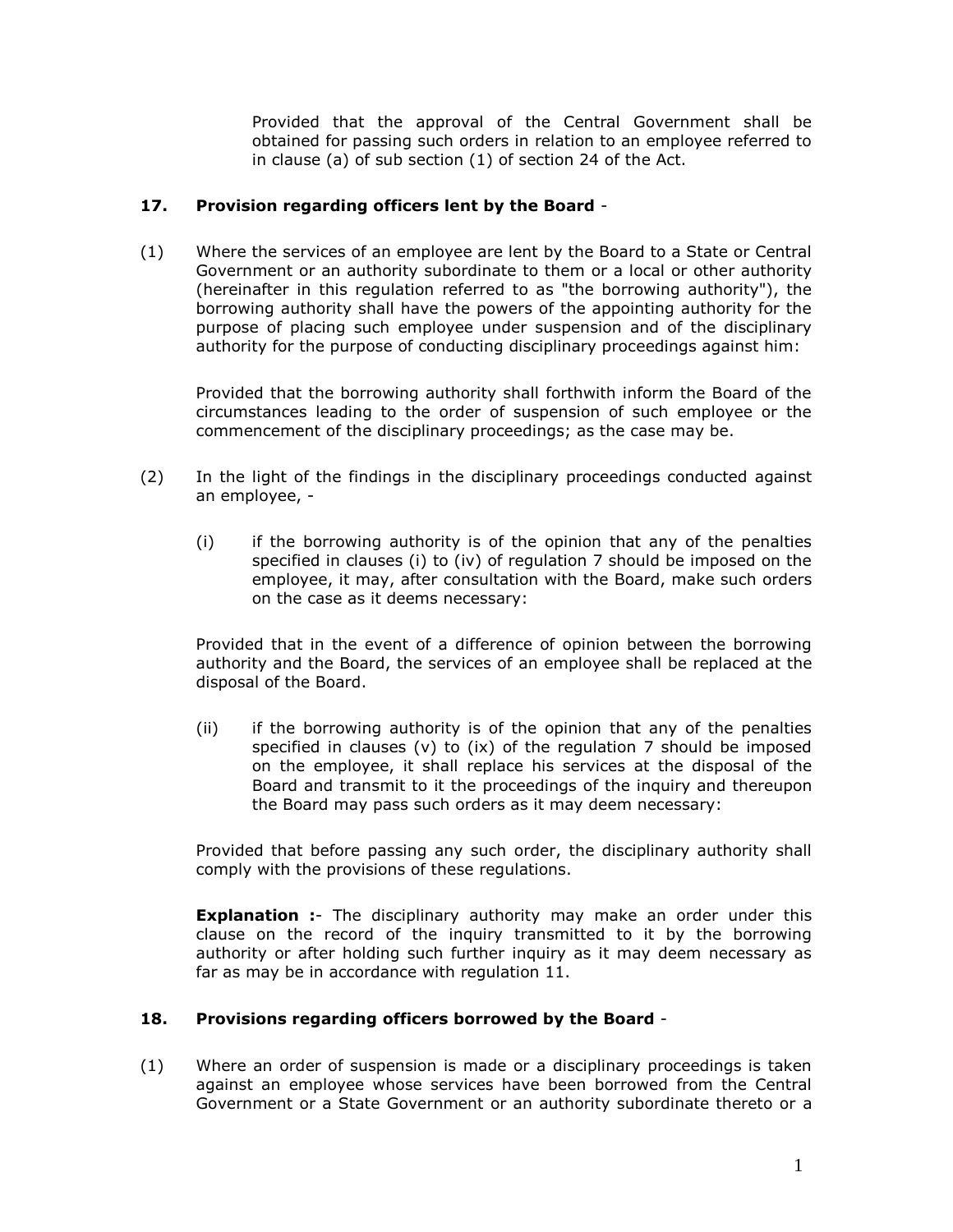local or other authority, the authority lending his services (hereinafter in these regulations referred to as "the lending authority"), shall forthwith be informed of these circumstances lending to the order of his suspension or the commencement of the disciplinary proceedings as the case may be.

(2) In the light of the findings in the disciplinary proceedings taken against the employee-

(i) if it is decided that any of the penalties specified in clauses (i) to (iv) of regulation 7 should be imposed on him, the disciplinary authority may, subject to the provisions of sub-regulation (3) of regulation 12, after consultation with the lending authority, pass such orders on the case as it deems necessary:

Provided that in the event of a difference of opinion between the borrowing authority and the lending authority, the services of the employee shall bereplaced at the disposal of the lending authority.

(ii) if the disciplinary authority is of the opinion that any of the penalties specified in clauses (v) to (ix) of regulation 7 should be imposed on the employee, it shall replace his services at the disposal of the lending authority and transmit it with the proceedings of the inquiry for such action as it deems necessary.

### **PART VI APPEALS**

### **19. Orders not appealable** -

Notwithstanding anything contained in this part, no appeal shall lie against (i) any orders made with the approval of the Central Government; (ii) any order passed by the inquiring authority in the course of an inquiry under regulation 11.

### **20. Appeal against orders of suspension** -

An employee may appeal against an order of suspension to the authority to which the authority which made or is deemed to have made the order is immediately subordinate.

#### **21. Appeal against orders Imposing penalties -**

The authorities mentioned in the Schedule shall be competent to entertain appeal against the order imposing the penalties indicated in the schedule:

Provided that where the person who made the order appealed against becomes, by virtue of his subsequent appointment, the appellate authority in respect of such order, an appeal against such order shall lie to the Central Government and the Central Government in relation to that appeal shall be deemed to be the appellate authority for the purpose of this regulation.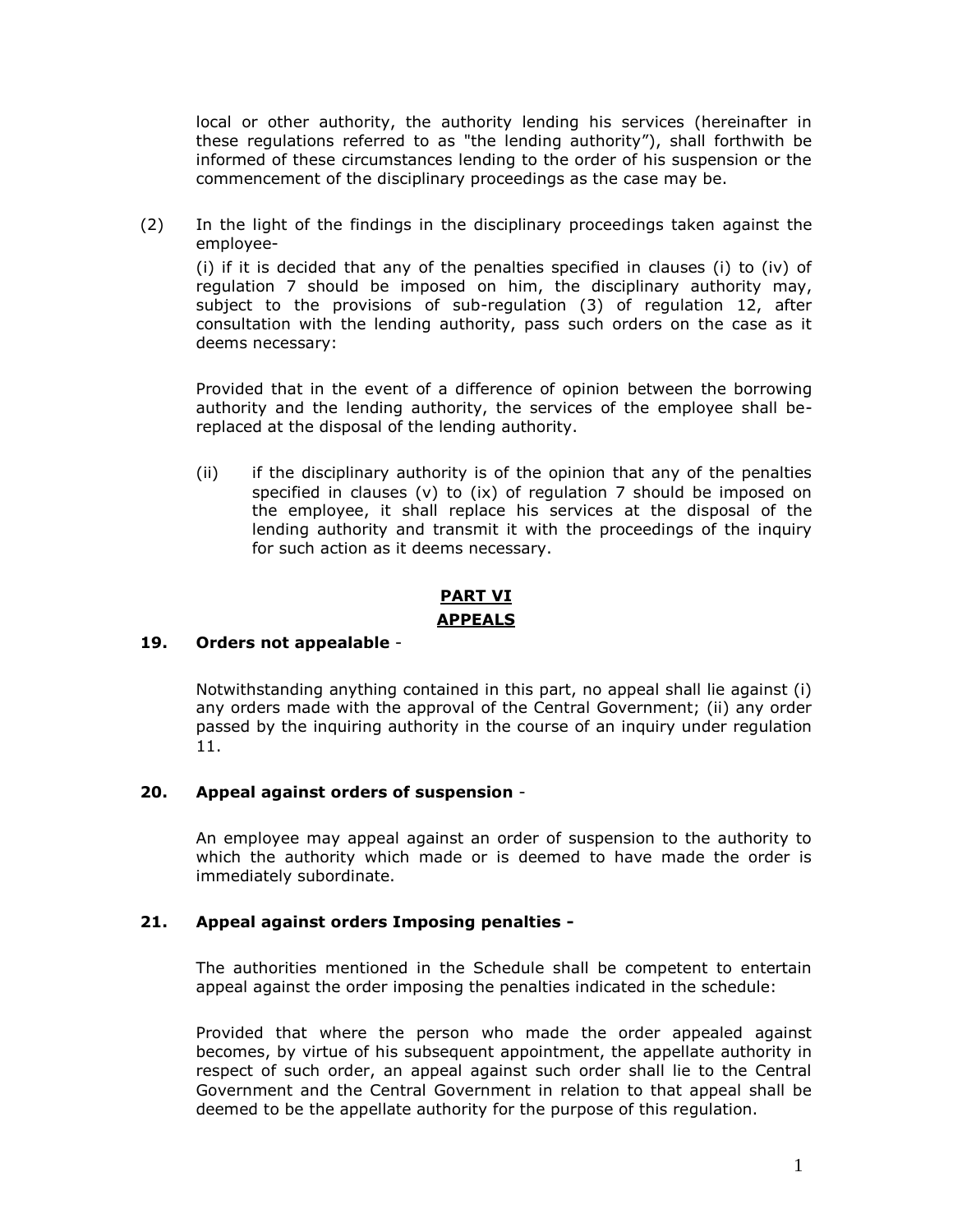## **22. Appeals in other cases -**

An appeal against an order -

- (a) stopping an employee at the efficiency bar in the time-scale on the ground of his unfitness to cross the bar;
- (b) reducing or withholding the pension or denying the maximum pension admissible to the employee;
- (c) determining the pay and allowances for the period of suspension to be paid to an employee on his reinstatement or determining whether or not such period shall be treated as a period spent on duty for any purpose; and
- (d) reverting to a lower scale or post an employee officiating in a higher scale or post otherwise than as a penalty;
- (e) an order which deems or varies to his disadvantage his pay, allowances, pension or other conditions of service as regulated by regulations or which interprets to his disadvantage the provisions of such regulation:
- (f) determining the subsistence and other allowances to be paid to him for the period of suspension or for the period during which he is deemed to or for any portion thereof.

Shall lie, in the case of an order made in respect of any employee, to the authority to whom an appeal against an order imposing upon him the penalty of dismissal from service would lie.

**Explanation** :- In this regulation, -

- (i) "employee" includes a person who has ceased to be in the employment of the Board;
- (ii) "Pension" includes additional pension, gratuity and any other retirement benefits.

### **23. Period of limitation for appeals** -

No appeal preferred under this part shall be entertained unless such appeal is preferred within a period of forty-five days from the date on which a copy of the order appealed against is delivered to the appellant: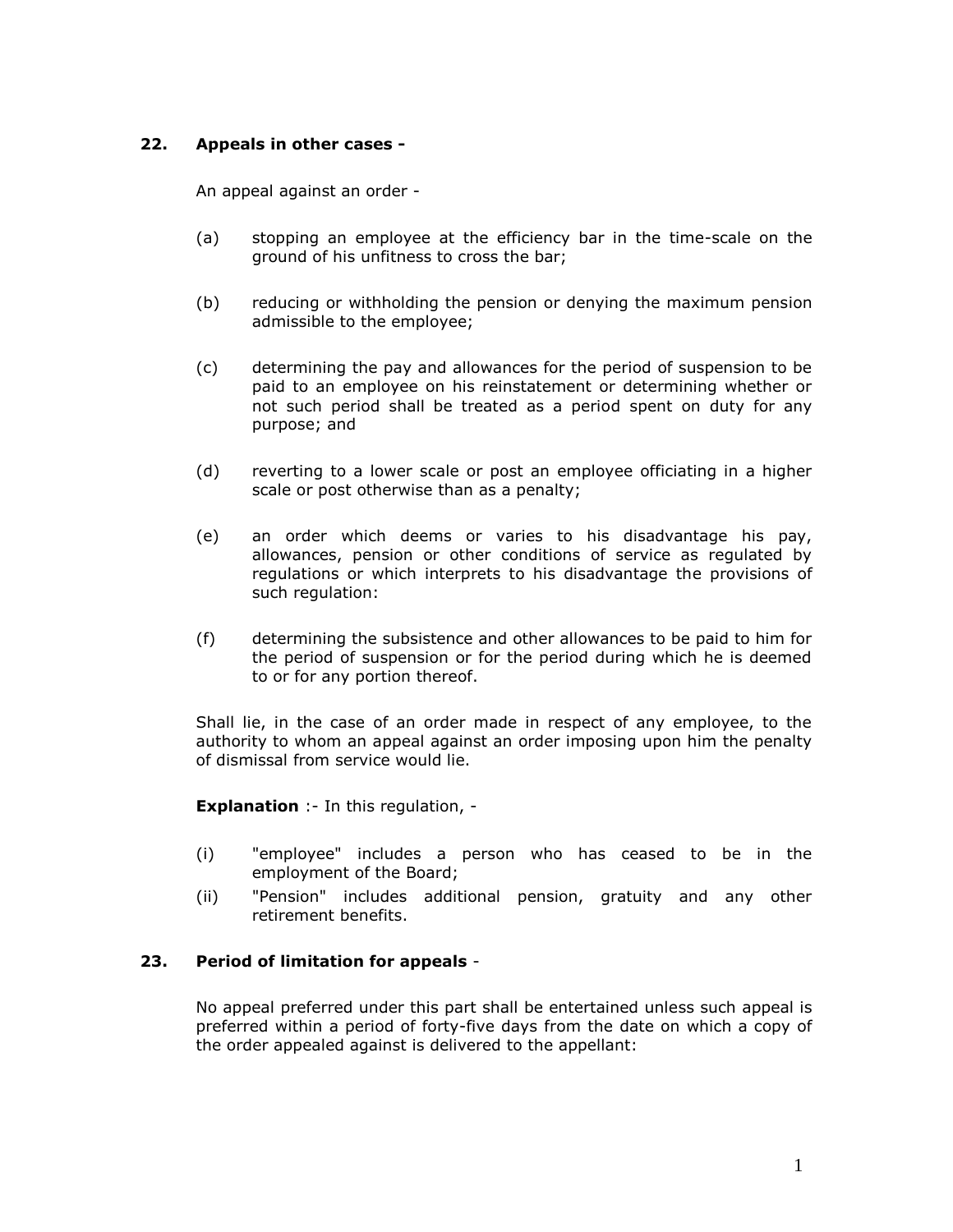Provided that the appellate authority may entertain the appeal after the expiry of the period, if it is satisfied that the appellant had sufficient causes for not preferring the appeal in time.

## **24. Form and Contents of appeals -**

- (1) Every person preferring an appeal shall do so separately and in his own name.
- (2) The appeal shall be addressed to the authority to whom the appeal lies, shall contain all material statements and arguments on which the appellant relies, shall not contain any dis-respectful or improper language and shall be complete in itself.

## **25. Submission of appeals** -

Every appeal shall be submitted through the authority which made the order appealed against:

Provided that a copy of the memorandum of appeal may be submitted direct to the appellate authority.

### **26. Withholding of appeals** -

## **(1) The authority which made the order appealed against may withhold the appeal if:-**

- (i) it is an appeal against an order from which no appeal lies; or
- (ii) it does not comply with any of the provisions of regulation 24; or
- (iii) it is not submitted within the period specified in regulation 23 and no cause is shown for the delay; or
- iv) it is a representation of an appeal already decided and no new facts or circumstances are adduced:

Provided that an appeal withheld on the ground only that it is does not comply with the provisions of regulation 24 shall be returned to the appellant and if it is resubmitted within one month thereof after compliance of the said provision shall not be withheld.

(2) Where an appeal is withheld, the appellant shall be informed of the facts and the reasons therefore.

### **27. Transmission of appeals -**

(1) The authority which made the order appealed against shall, without any avoidable delay, transmit to the appellate authority every appeal which is not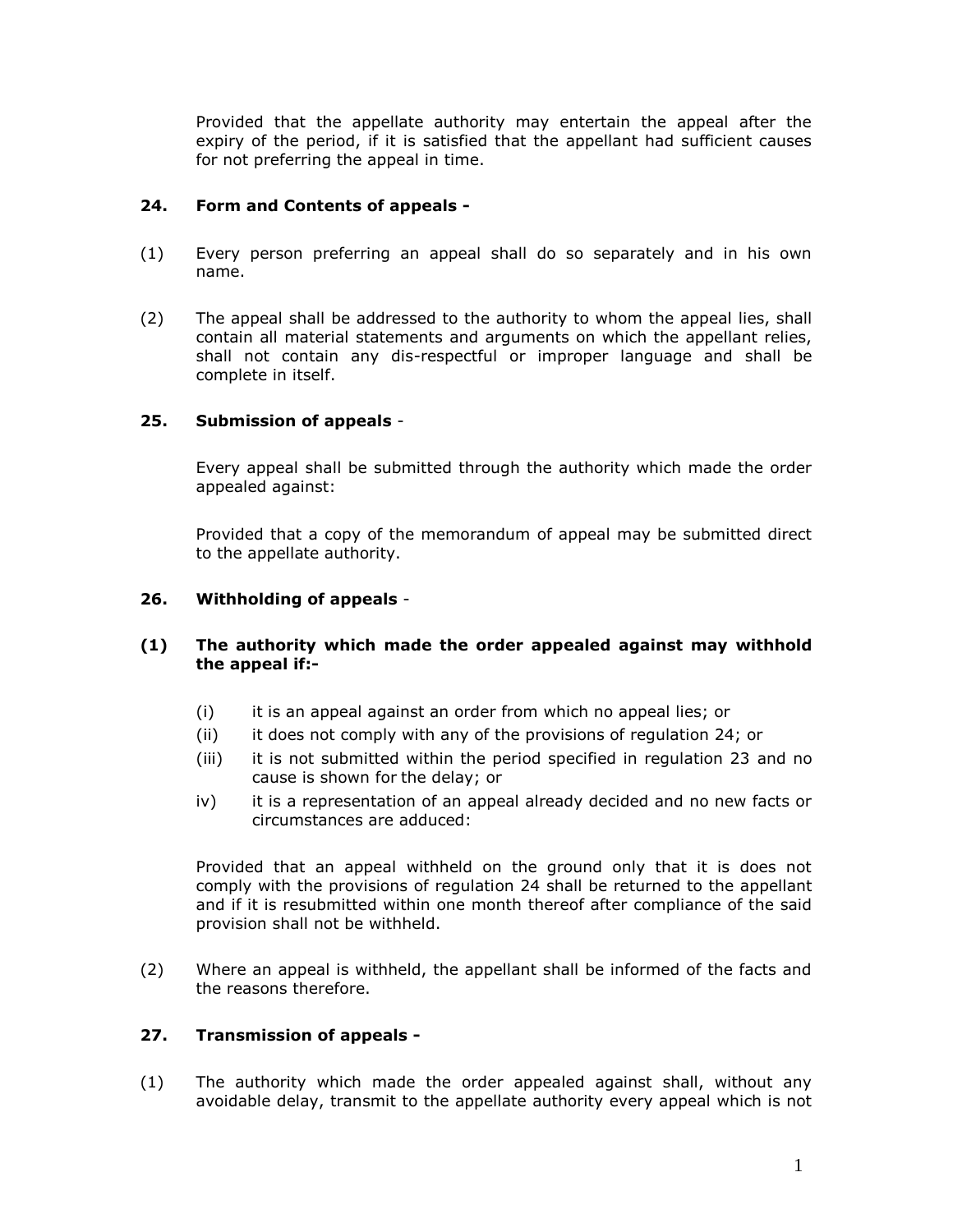withheld under regulation 26 together with its comments thereon and the relevant records.

(2) The authority to which the appeal lies may direct transmission to it of any appeal withheld under regulation 26 and thereupon such appeal shall be transmitted to that authority together with the comments of' the authority withholding the appeal and the relevant records.

## **28. Consideration of appeal -**

- (1) In the case of an appeal against an order of suspension, the appellate authority shall consider whether in the light of the provisions of regulation 6 and having regard to the circumstances of the case, the order of suspension is justified or not and confirm or revoke the order accordingly.
- (2) In the case of an appeal against an order imposing any of the penalties specified in regulation 7 or enhancing any penalty imposed under the said regulation, the appellate authority shall consider-
	- (a) Where the procedure laid down in these regulations has been compiled with and if not, whether such non-compliance has resulted in denial of justice;
	- (b) Whether the findings of disciplinary authority are warranted by the evidence on the record; and
	- (c) whether the penalty imposed is adequate, inadequate or revise and pass orders -
	- (i) confirming, enhancing, reducing or setting aside the penalty; or
	- (ii) remitting the case to the authority which imposed or enhanced the penalty or to any other authority with such direction as it may deem fit in the circumstances of the case:

Provided that -

- (i) if the enhanced penalty which the appellate authority proposed to impose is one of the penalties specified in clauses (v) to (ix) of regulation 7 and an inquiry under regulation 11 has not already been held in the case, the appellate authority shall, subject to the provisions of regulation 16, itself hold much enquiring in accordance with the provisions of regulations 11 and 12 and thereafter, on a consideration of the proceedings of such inquiry make such orders as it may deem fit;
- (ii) if the enhanced penalty which the appellate authority propose to impose is one of the penalties specified in clauses(v) to (ix) of regulation 7 and an inquiry under regulation it has already been held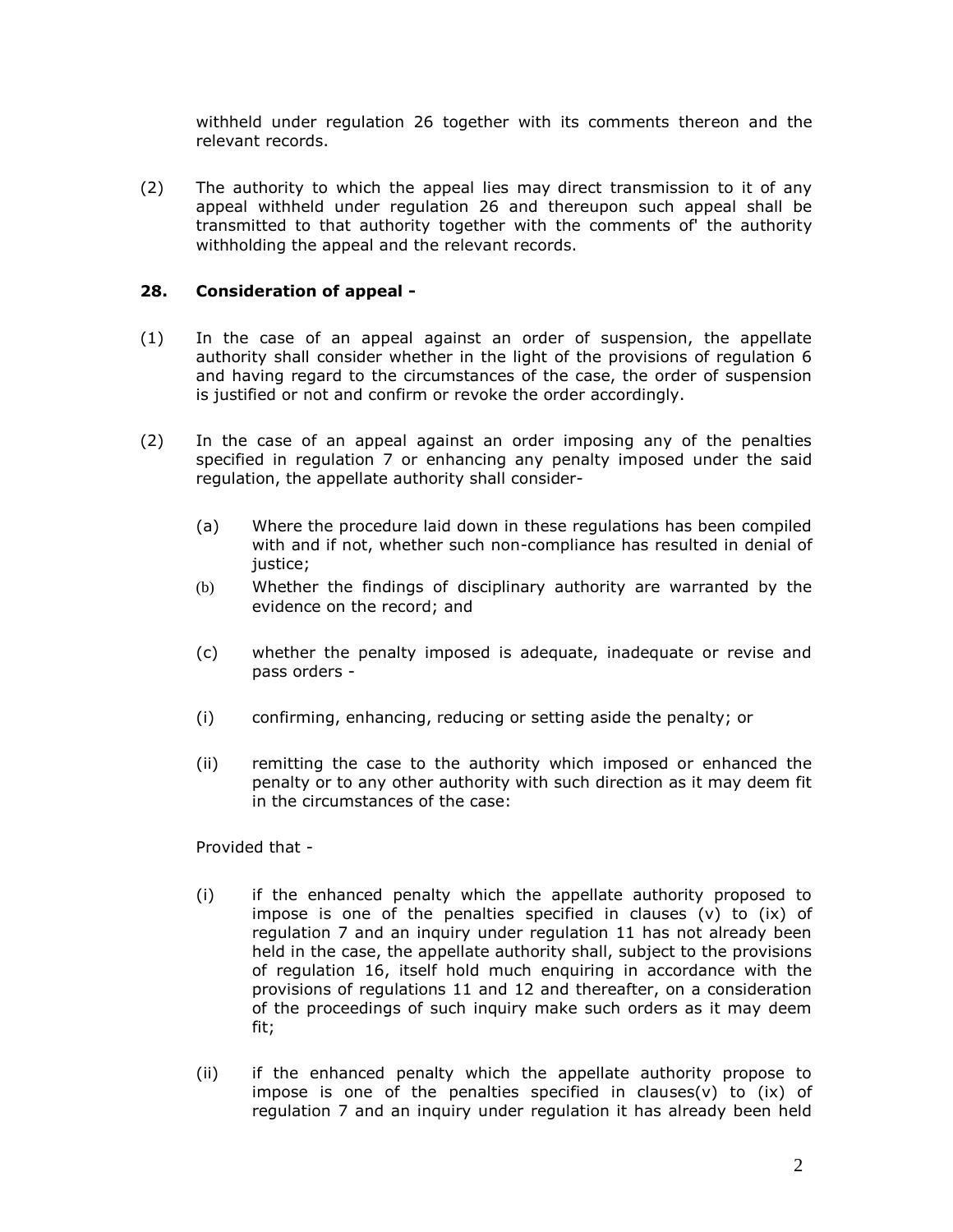in the case, the appellate authority shall, make such orders as it deem fit; and

- (iii) no order imposing an enhanced penalty shall be made in any other case unless the appellate has been given a reasonable opportunity, as far as may be in accordance with the provisions of regulation 11, of making a representation against such enhanced penalty.
- (3) In an appeal against any order specified in regulation 20 to 22, the appellate authority shall consider all the circumstances of the case and make such orders as it may deem just and equitable.

## **29. Implementation of orders in appeal.** -

The authority which made the order appealed against shall give effect to the orders passed by the appellate authority.

## **PART** - **VII REVISION**

## **30. Revision** -

- (1) Notwithstanding anything contained in these regulations,
	- (i) The Central Government; or
	- (ii) The Chairman

may at any time either on his or its own motion or otherwise call for the records of any inquiry and revise any order made under these regulations from which an appeal is allowed, but no appeal has been preferred or from which no appeal is allowed, after consultation with the Central Government where such consultation is necessary, and may, -

- (a) confirm, modify or set aside the order; or
- (b) confirm, reduce, enhance or set aside the penalty imposed by the order, or impose any penalty where no penalty has been imposed; or
- (c) remit the case to the authority which made the order or to any other authority directing such authority to make such further inquiry as it may consider proper in the circumstances of the case; or
- (d) pass such other order as it may deem fit:

Provided that no order imposing or enhancing any penalty shall be made by any revising authority unless the employee concerned has been given a reasonable opportunity of making a representation against the penalty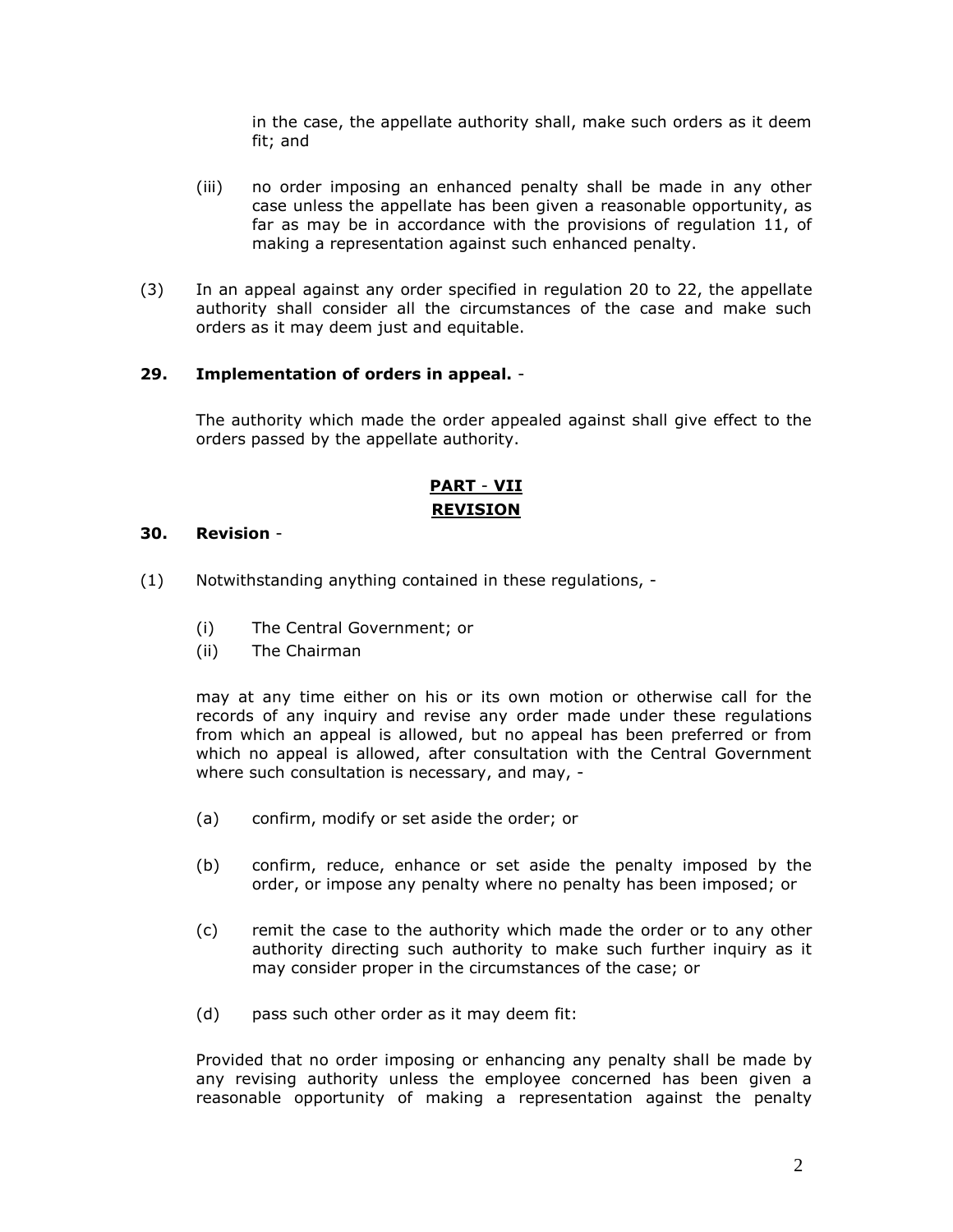proposed and where it is proposed to impose any of the penalties specified in clauses (v) to  $(ix)$  of regulation 7 or to enhance the penalty imposed by the order sought to be revised to any of the penalties specified in the said clauses; no such penalty shall be imposed except after an inquiry in the manner laid down in regulation 11 and 12 and except after consultation with the Central Government where such consultation is necessary:

Provided further that no power of revision shall be exercised by the Chairman, unless,-

(i) the authority which made the order in appeal;

or

- ii) the authority to which an appeal would lie where no appeal has been preferred, is sub-ordinate to him.
- (2) No proceedings for revision shall be commenced until after
	- i) the expiry of the period of limitation for an appeal; or
	- ii) the disposal of the appeal, where any such appeal has been preferred.
- (3) An application for revision shall be dealt with in the same manner as if it were an appeal under these regulations.

# **PART** - **VIII MISCELLANEOUS**

### **31. Service of Orders, notices etc. -**

Every order, notice and other process made or issued under these regulations shall be served in person on the employee concerned or communicated to him by registered post:

Provided that if a notice or order or other process made or issued under these regulations sent by registered post is refused by the employee, it shall be deemed to have been served on him.

**32**. Power to relax time-limit and condone delay Save as otherwise expressly provided in these regulations, the authority competent under these regulations to make any order may, for good and sufficient reasons or if, sufficient cause is shown, extend the time specified in these regulations for anything required to be done under these regulations or condone any delay.

## **33. Interpretation** -

Where a doubt arises as to whether any authority is subordinate to or higher than any other authority or as to the interpretation of any of the provisions of these regulations, the matter shall be referred to the Board for decision.